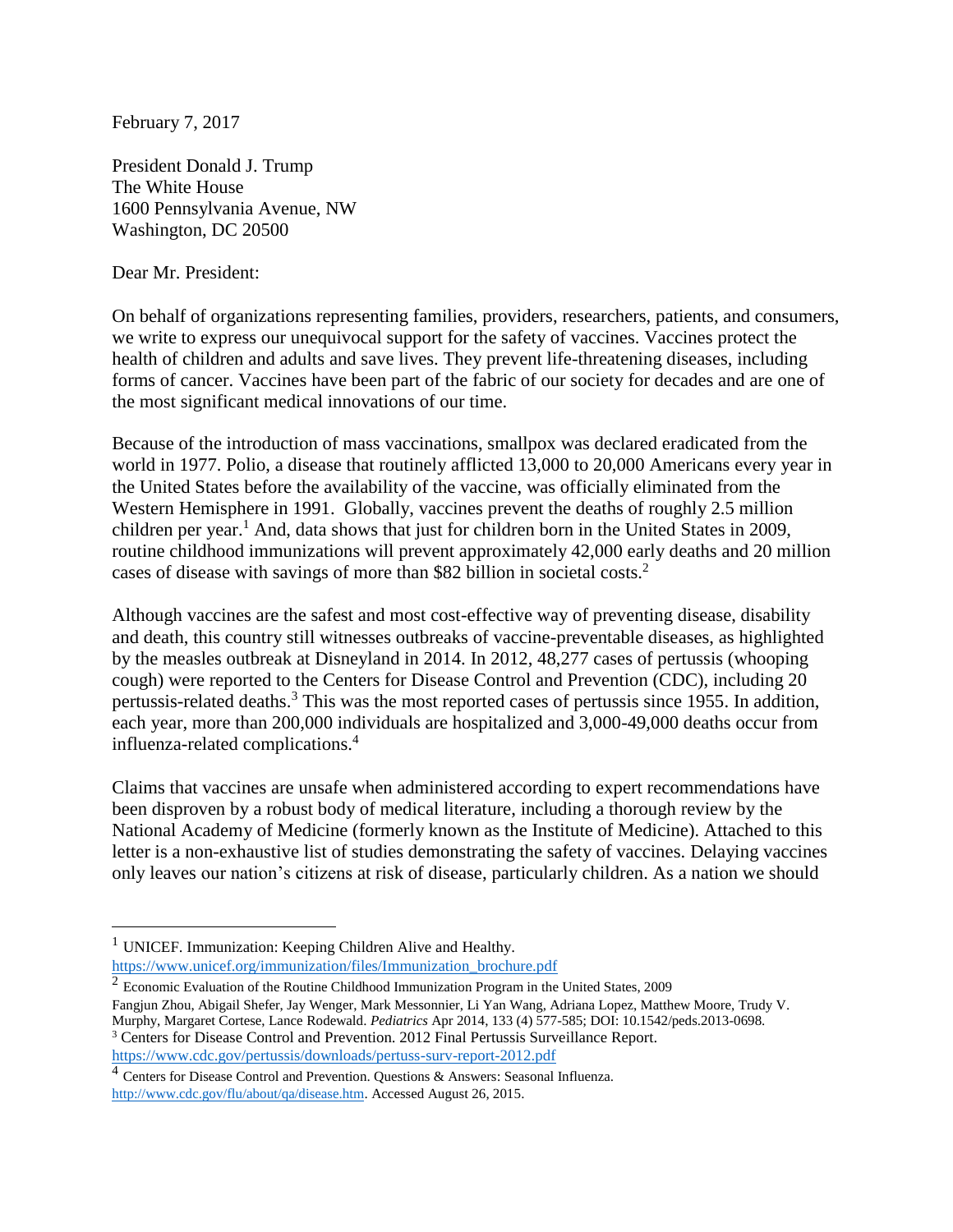redouble our efforts to make needed investments in patient and family education about the importance of vaccines in order to increase the rate of vaccination among all populations.

Put simply: Vaccines are safe. Vaccines are effective. Vaccines save lives. Our organizations welcome the opportunity to meet with you to share the robust, extensive scientific evidence supporting vaccine safety and effectiveness.

Sincerely,

National Organizations

| AASA, The School Superintendents Association                 |
|--------------------------------------------------------------|
| Academy of Nutrition and Dietetics                           |
| African American Ministers In Action                         |
| AIDS Alliance for Women, Infants, Children, Youth & Families |
| The AIDS Institute                                           |
| Alliance for Aging Research                                  |
| American Academy of Allergy, Asthma & Immunology             |
| American Academy of Family Physicians                        |
| American Academy of Neurology                                |
| American Academy of Pediatrics                               |
| American Academy of Physical Medicine and Rehabilitation     |
| American Academy of Physician Assistants                     |
| <b>American Association for Dental Research</b>              |
| American Association for the Study of Liver Disease          |
| American Association of Child and Adolescent Psychiatry      |
| American Association of Colleges of Osteopathic Medicine     |
| American Association of Colleges of Pharmacy                 |
| <b>American Association of Immunologists</b>                 |
| American Association of Occupational Health Nurses           |
| American Association of Poison Control Centers               |
| American Association on Health and Disability                |
| American College of Osteopathic Family Physicians            |
| American College of Osteopathic Internists                   |
| American College of Physicians                               |
| American College of Preventive Medicine                      |
| American Congress of Obstetricians and Gynecologists         |
| <b>American Dental Association</b>                           |
| <b>American Group Psychotherapy Association</b>              |
| <b>American Lung Association</b>                             |
| <b>American Medical Association</b>                          |
| <b>American Nurses Association</b>                           |
| American Osteopathic Association                             |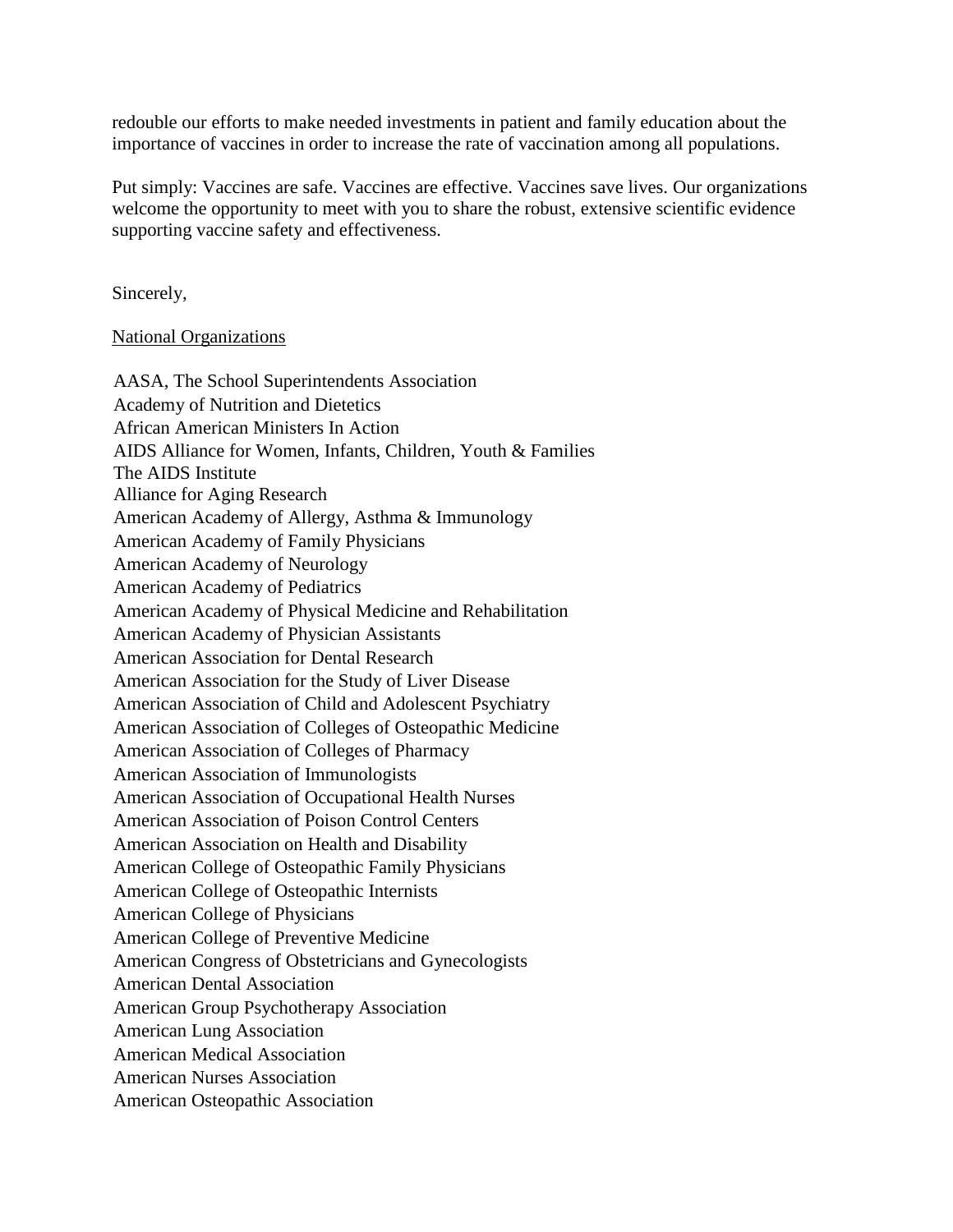American Pediatric Society American Pediatric Surgical Association American Pharmacists Association American Psychological Association American Public Health Association American School Health Association American Sexual Health Association American Society for Microbiology The American Society of Clinical Oncology American Society of Hematology American Society of Pediatric Otolaryngology American Thoracic Society Americans for Democratic Action The Andrew McDonough B+ Foundation The Arc of the United States Asian & Pacific Islander American Health Forum Association for Ambulatory Behavioral Healthcare Association for Asian Pacific Community Health Organizations Association for Professionals in Infection Control and Epidemiology Association of American Medical Colleges Association of Community Health Nursing Educators Association of Educational Service Agencies Association of Immunization Managers Association of Maternal & Child Health Programs Association of Medical School Pediatric Department Chairs Association of Public Health Laboratories Association of School Business Officials International Association of Schools and Programs of Public Health Association of Women's Health, Obstetric and Neonatal Nurses Association of University Centers on Disabilities Autism Science Foundation Autistic Self Advocacy Network Autism Speaks AVAC (AIDS Vaccine Advocacy Coalition) Birth Defects Research and Education Foundation Bridge the Gap- SYNGAP Education and Research Foundation Center for Hunger-Free Communities - Drexel University ChangeLab Solutions Child Welfare League of America Children and Adults with Attention-Deficit Hyperactivity Disorder (CHADD) Children's Brain Tumor Foundation Children's Cause for Cancer Advocacy Children's Defense Fund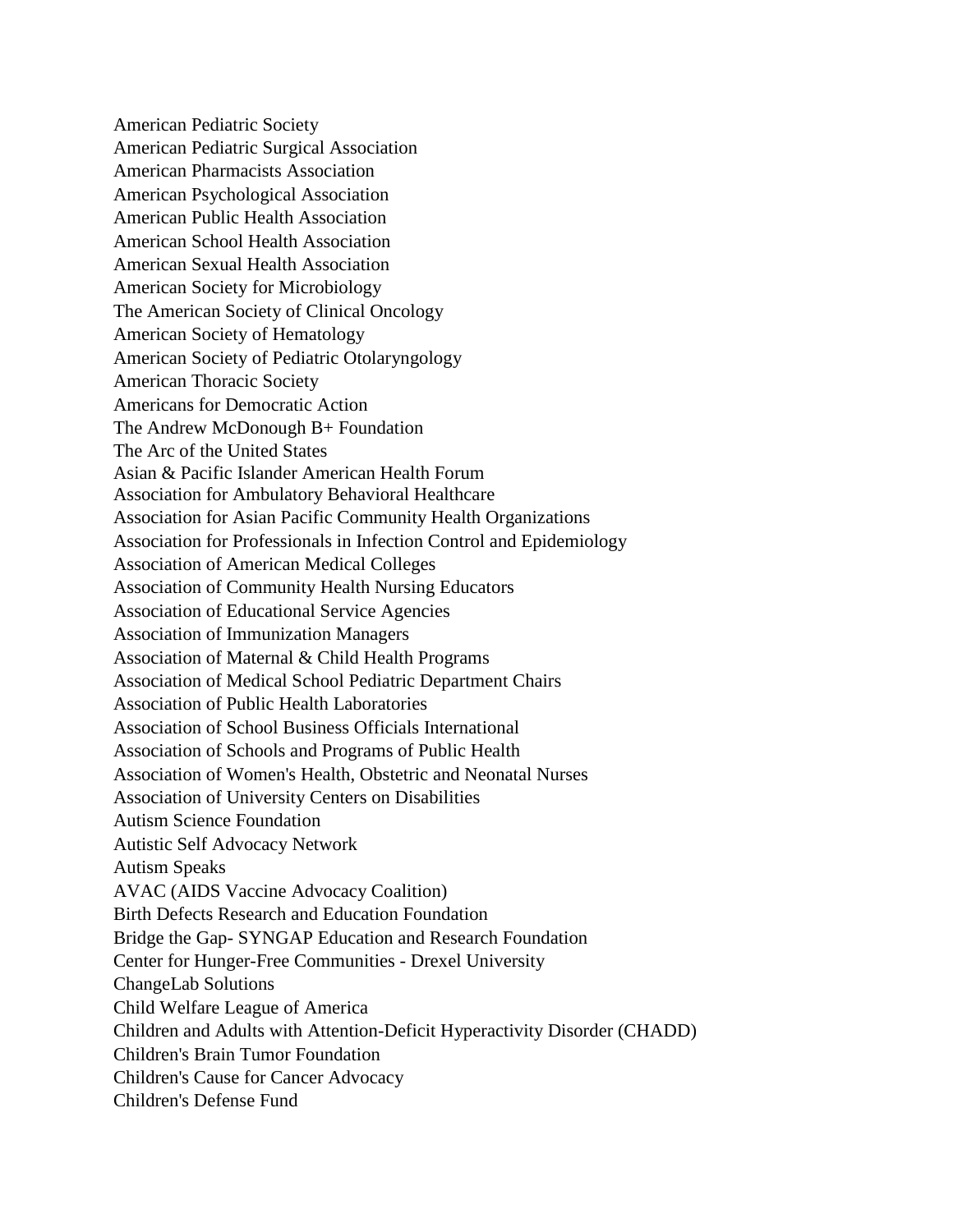Children's Dental Health Project The Children's Partnership CJ First Candle Coalition on Human Needs Commissioned Officers Association of the U.S. Public Health Service, Inc. Community Catalyst Doctors for America Easterseals Every Child By Two EveryLife Foundation for Rare Diseases Families Fighting Flu Family Voices Federation of Associations in Behavioral and Brain Sciences First Focus Franny Strong Foundation Generations United Global Alliance for Behavioral Health and Social Justice Health Resources in Action Healthcare Ready Hep B United Hepatitis B Foundation Hepatitis Education Project HIV Medicine Association Immunization Action Coalition Infectious Diseases Society of America Learning Disabilities Association of America Lurie Institute for Disability Policy March of Dimes Mended Little Hearts National Alliance of State & Territorial AIDS Directors National Alliance to Advance Adolescent Health National Association for Children's Behavioral Health National Association for the Dually Diagnosed National Association of Community Health Centers National Association of County and City Health Officials National Association of County Behavioral Health and Developmental Disability Directors National Association of EMS Physicians National Association of Pediatric Nurse Practitioners National Association of School Nurses National Association of State Emergency Medical Services Officials National Birth Defects Prevention Network National Blood Clot Alliance National CMV Foundation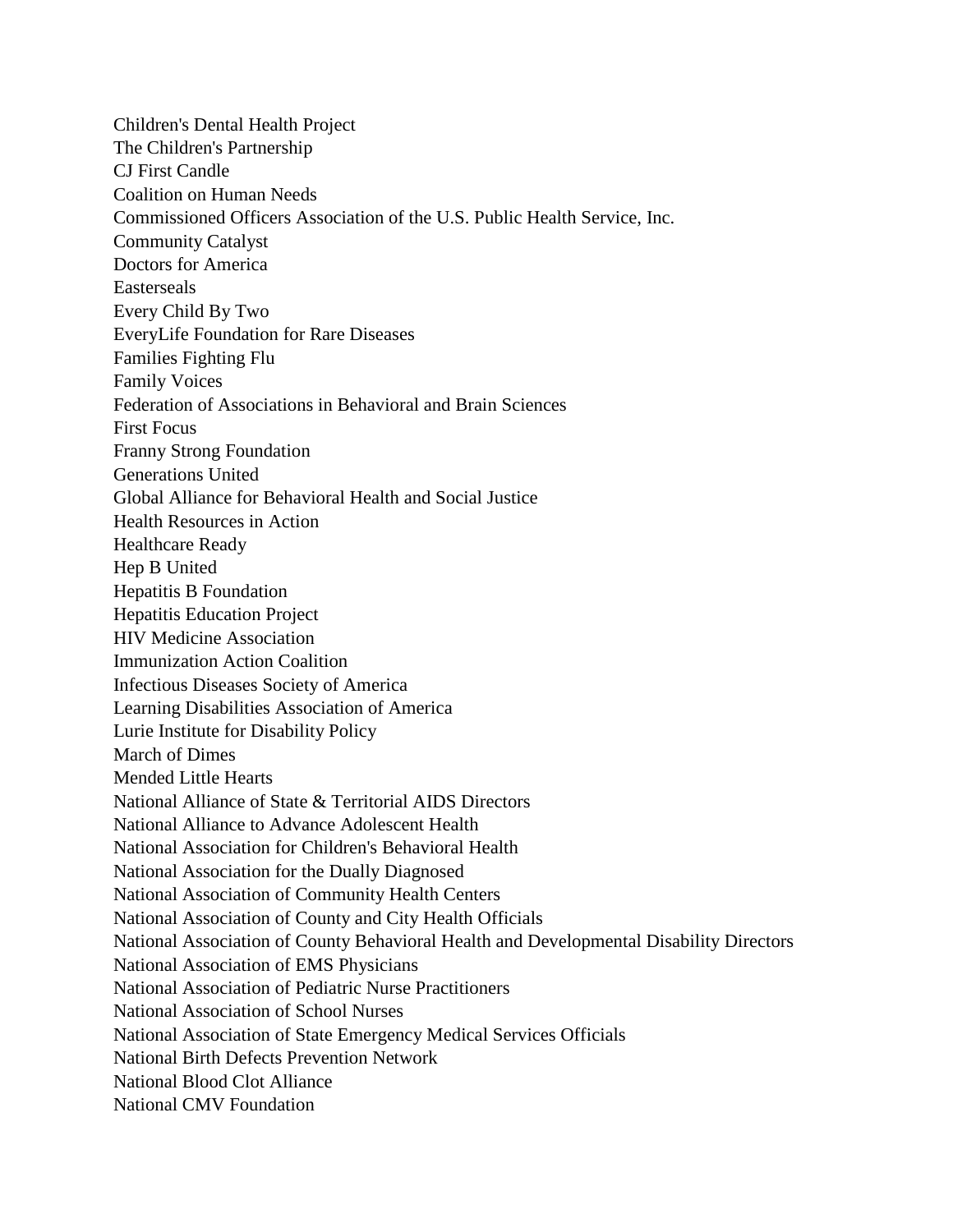National Foundation for Infectious Diseases National Health Law Program National Hispanic Medical Association National Meningitis Association, Inc. National Network of Public Health Institutes National Organization for Rare Disorders National Partnership for Women & Families National Physician's Alliance National PKU Alliance, Inc. National Rural Education Advocacy Consortium National Rural Education Association National WIC Association NETWORK Lobby for Catholic Social Justice The North American Society for Pediatric Gastroenterology, Hepatology and Nutrition The Organization of Teratology Information Specialists Ounce of Prevention Fund PACER Center Parent to Parent USA Parents of Kids with Infectious Diseases Partnership for America's Children PATH Pediatric Infectious Diseases Society Physicians for Reproductive Health PreemieWorld Prevent Blindness Prevention Institute Project Inform Public Advocacy for Kids Public Health Advocates Public Health Institute Quad Council Coalition of Public Health Nurses Rally Foundation for Childhood Cancer Research RESULTS RetireSafe St. Baldrick's Foundation Salaam Legal Network & Citizens Council for Human Rights The Sargent Shriver National Center on Poverty and Law School-Based Health Alliance Scientific Technologies Corporation Secular Coalition for America Sexuality Information and Education Council of the United States Society for Adolescent Health and Medicine Society for Developmental and Behavioral Pediatrics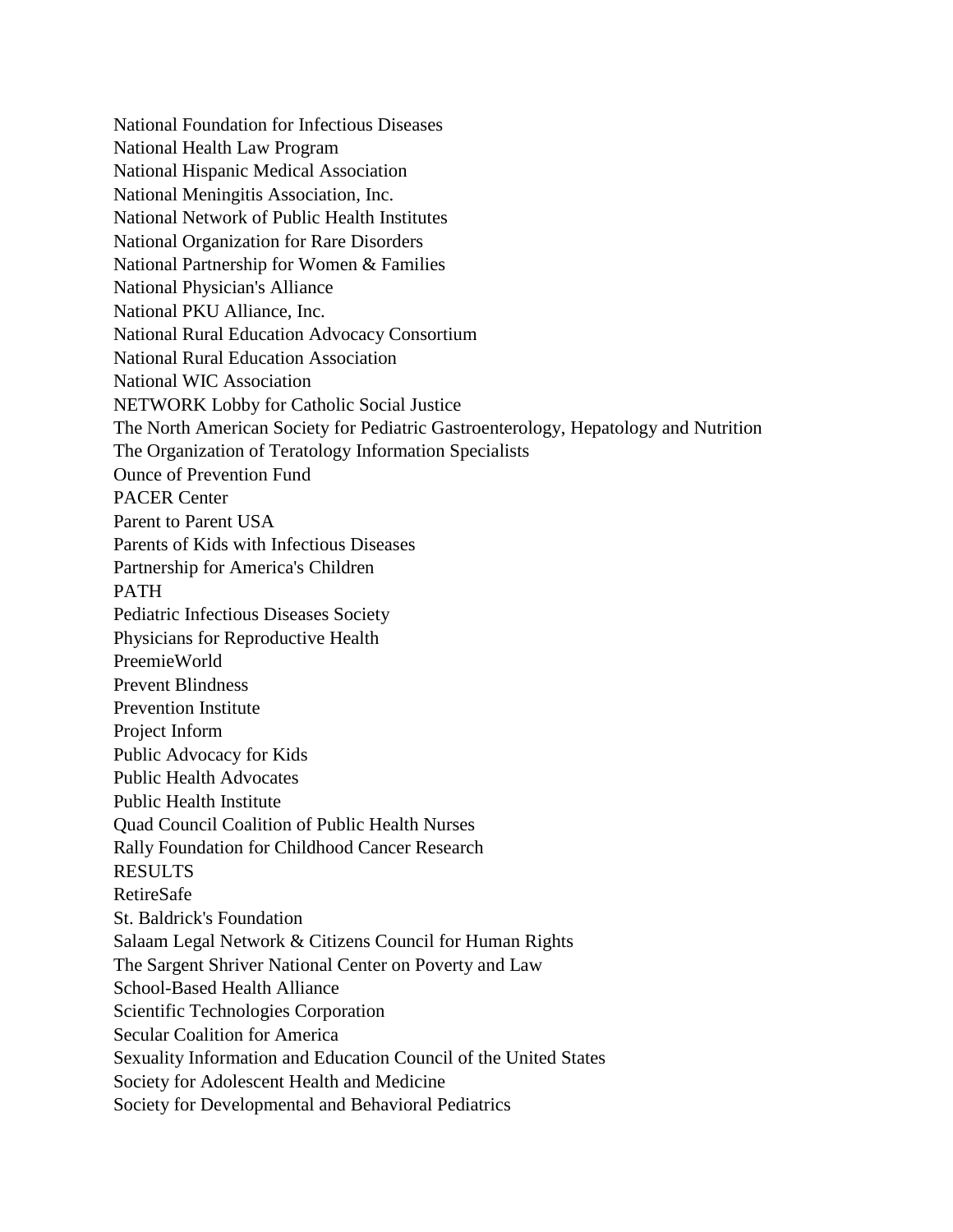Society for Healthcare Epidemiology Society for Maternal-Fetal Medicine Society for Pediatric Research Society for Public Health Education Society for Reproductive Investigation Society for the Study of Reproduction Society of Thoracic Surgeons Society of Pediatric Psychology Spina Bifida Association Teratology Society Trust for America's Health Vaccine Education Center at Children's Hospital of Philadelphia Voices for Vaccines Zero to Three

#### State-Based Organizations

AAUW-New York State, Inc. Advocates for Children and Youth of Maryland Advocates for Children of New Jersey Alabama Chapter of the American Academy of Pediatrics Alaska Chapter of the American Academy of Pediatrics All Alaska Pediatric Partnership Ann & Robert H. Lurie Children's Hospital of Chicago Arizona Chapter of the American Academy of Pediatrics Arkansas Advocates for Children and Families Arkansas Chapter of the American Academy of Pediatrics Asian Services In Action of Ohio ATSU/Kirksville College of Osteopathic Medicine Baltimore City Health Department Black Children's Institute of Tennessee Bridgeport Child Advocacy Coalition Burrell College of Osteopathic Medicine California Chapter 1 of the American Academy of Pediatrics California Chapter 2 of the American Academy of Pediatrics California Chapter 3 of the American Academy of Pediatrics California Chapter 4 of the American Academy of Pediatrics California Children's Hospital Association California Public Health Association-North California School-Based Health Alliance Child and Family Policy Center of Iowa Children Now of California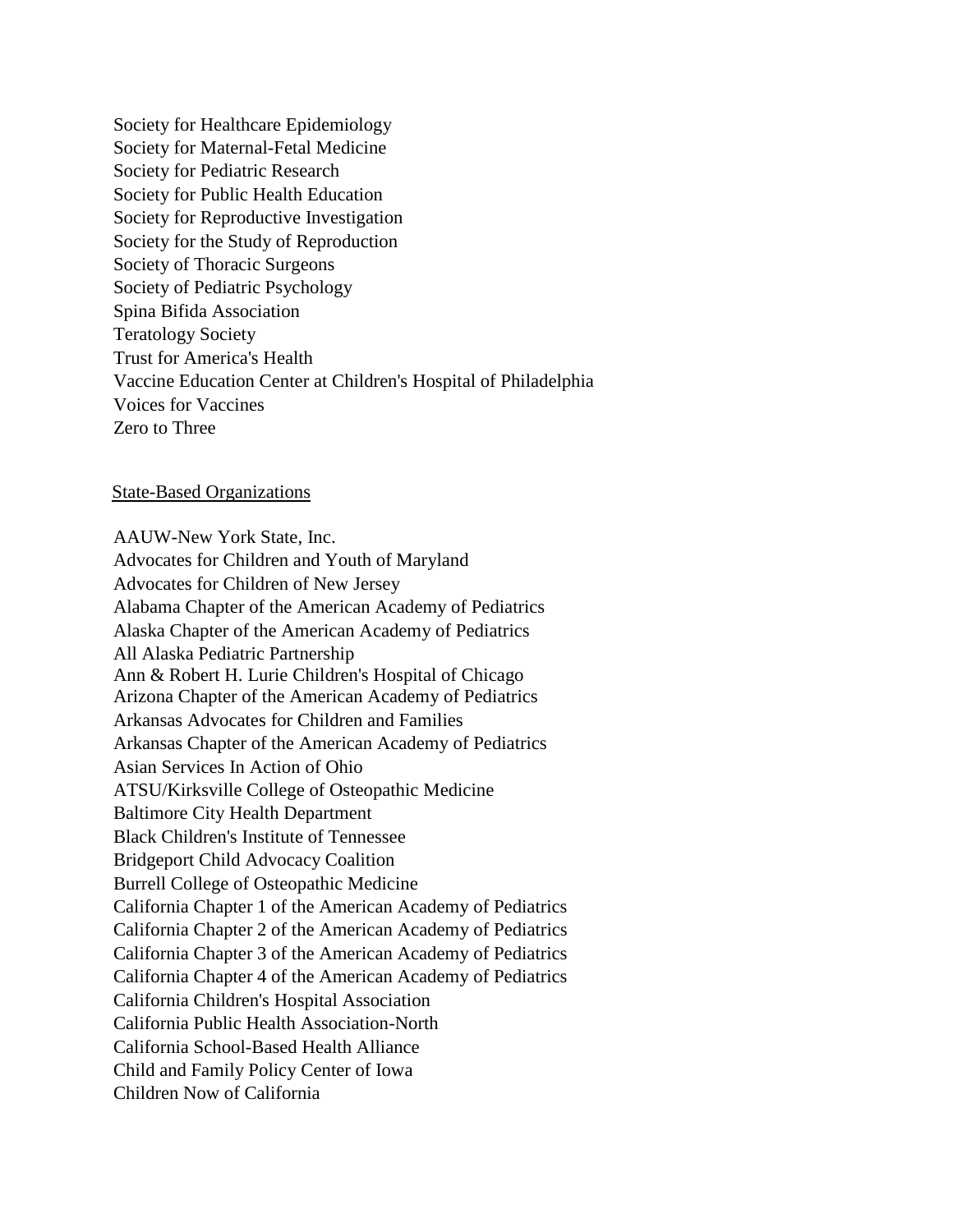Children's Defense Fund – California Children's Defense Fund – New York Children's Hospitals and Clinics of Minnesota Children's Oncology Group, Children's Hospital of Philadelphia Children's Specialty Care Coalition of California The Community Health Outreach Work to Prevent AIDS Project (CHOW Project) of Hawaii Colorado Chapter of the American Academy of Pediatrics Colorado Children's Campaign Community Action Agency of Somerville, Inc. Community Clinic Consortium of Contra Costa and Solano Counties Community Health Initiative Napa County Community Resource Exchange of New York Connecticut Chapter of the American Academy of Pediatrics Cook County Health and Hospitals System County Health Executives Association of California Delaware Chapter of the American Academy of Pediatrics Delaware Family Voices Department of Child Health, University of Missouri-Columbia School of Medicine District of Columbia Chapter of the American Academy of Pediatrics Dominican Sisters of Houston Equitas Health of Ohio EverThrive Illinois Family Voices of Illinois Family Voices of New Jersey Family Voices of Tennessee Fayette County Board of Education FeedMore of Virginia Florida Chapter of the American Academy of Pediatrics Florida Legal Services, Inc Foster Adopt Connect Inc. of Missouri Foundation for Healthy Generations of Washington Georgia Chapter of the American academy of Pediatrics Goldsboro (North Carolina) Pediatrics PA Greater New York Labor Religion Coalition Hawaii Association of Osteopathic Physicians and Surgeons Hawaii Chapter of the American Academy of Pediatrics Hawaii Children's Action Network Health and Education Alliance of Louisiana Heartland Alliance for Human Needs & Human Rights Hep Free Hawaii Holy Cross Ministries of Utah Idaho Chapter of the American Academy of Pediatrics Idaho Parents Unlimited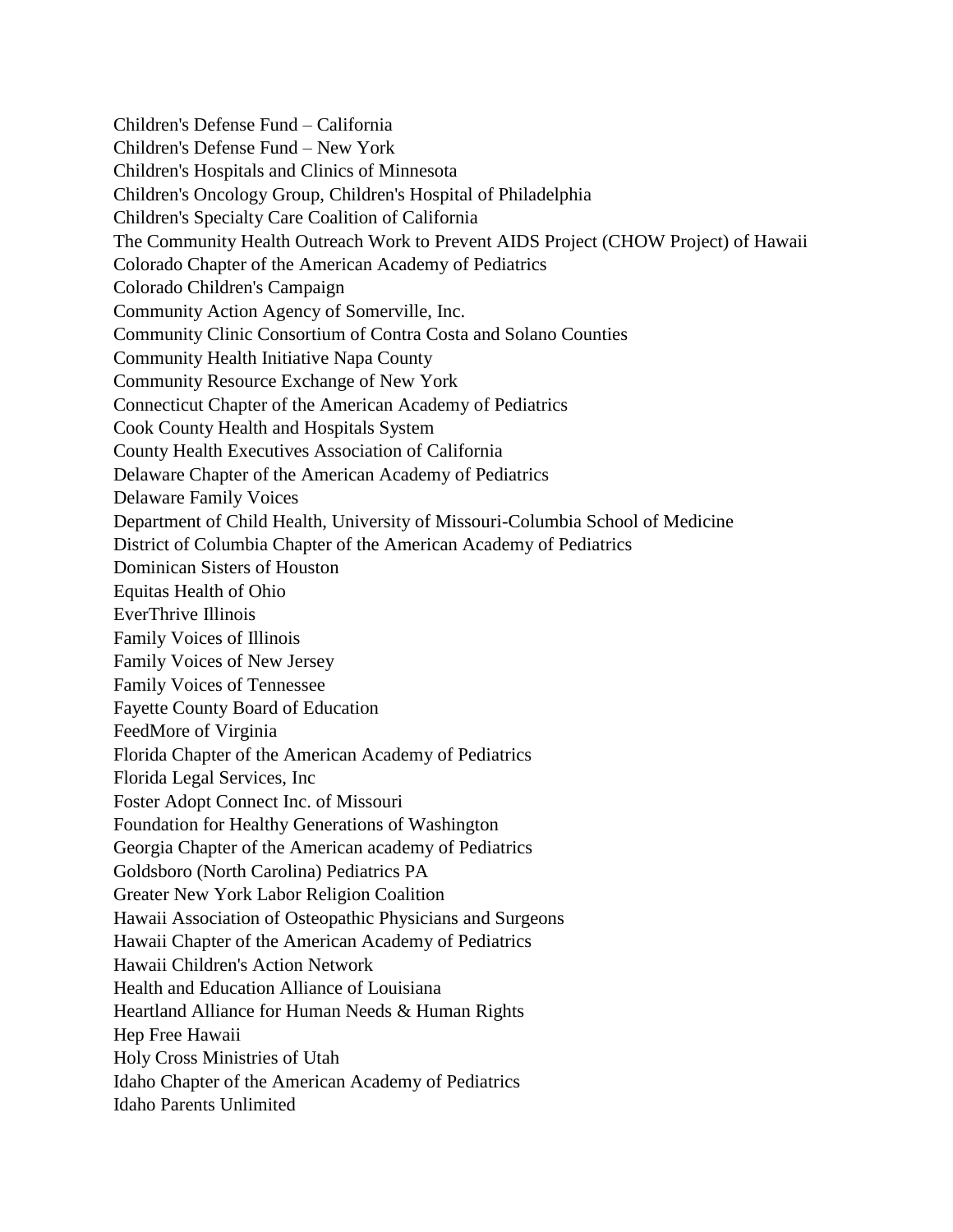Illinois Academy of Family Physicians Illinois Association of Public Health Administrators Illinois Chapter of the American Academy of Pediatrics Illinois Public Health Association Illinois State Medical Society Immunization Action Coalition of Washington Immunization Coalition of Delaware Indiana Chapter of the American Academy of Pediatrics Infectious Disease Society of Ohio Iowa Chapter of the American Academy of Pediatrics Iowa Public Health Association Johns Hopkins Center for Health Security Kansas Chapter of the American Academy of Pediatrics Kansas City (Missouri) Health Department Kelsey-Seybold Clinic - Houston Kentucky Chapter of the American Academy of Pediatrics Lancaster City Housing Authority Lawyers For Children of New York Legal Council for Health Justice of Chicago Livingston County (Michigan) Health Department Local Public Health Association of Minnesota Louisiana Chapter of the American Academy of Pediatrics Louisiana Public Health Institute Maine Chapter of the American Academy of Pediatrics Maine Children's Alliance Maryland Chapter of the American Academy of Pediatrics Maryland United for Peace and Justice Massachusetts Chapter of the American Academy of Pediatrics Massachusetts Infectious Diseases Society Michigan Chapter of the American Academy of Pediatrics Michigan Council for Maternal and Child Health Michigan Council of Nurse Practitioners Michigan Osteopathic Association Minnesota Chapter of the American Academy of Pediatrics Mississippi Center for Justice Mississippi Chapter of the American Academy of Pediatrics Missouri Chapter of the American Academy of Pediatrics Montana Chapter of the American Academy of Pediatrics Montana Hospital Association Montana Public Health Association National Association of Social Workers – Rhode Island Chapter Nebraska Association of Local Health Directors Nebraska Chapter of the American Academy of Pediatrics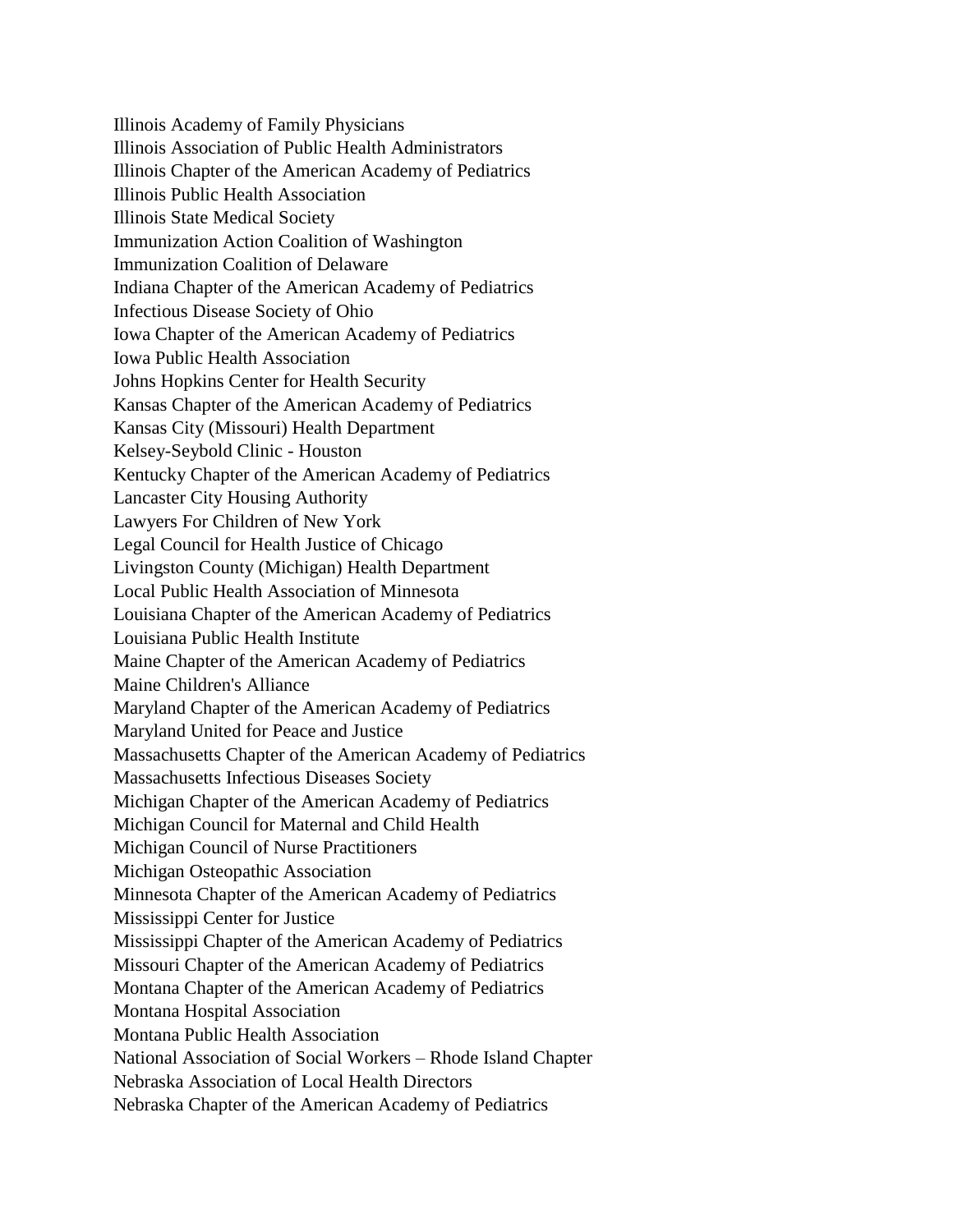Nemours Children's Health System Nevada Association of Local Health Officials Nevada Chapter of the American Academy of Pediatrics New Directions for Maine Families New Hampshire Pediatric Society New Jersey Chapter of the American Academy of Pediatrics New Mexico Medical Society New Mexico Pediatric Society New Mexico Voices for Children New York State Chapter 1 of the American Academy of Pediatrics New York State Chapter 2 of the American Academy of Pediatrics New York State Chapter 3 of the American Academy of Pediatrics North Carolina Association of Local Health Directors North Carolina Citizens for Public Health North Carolina Pediatric Society North Carolina Public Health Association North Dakota Chapter of the American Academy of Pediatrics North East Medical Services of San Francisco Northern Illinois Public Health Consortium Northern Michigan Vaccine Preventable Disease Task Force Northwest Health Law Advocates Northwestern Access to Health Project, Center for International Human Rights, Northwestern Pritzker School of Law NYIT College of Osteopathic Medicine at Arkansas State Ohio Asian American Health Coalition Ohio Chapter of the American Academy of Pediatrics Oklahoma Chapter of the American Academy of Pediatrics Oregon Health & Science University Oregon Public Health Association Oregon Pediatric Society Pacific Northwest University of Health Sciences College of Osteopathic Medicine Parent Voices California Pennsylvania Chapter of the American Academy of Pediatrics Prevent Child Abuse New York 'r Kids Family Center New Haven, Connecticut Respiratory Health Association of Chicago RESULTS Metro Maryland RESULTS Texas Rhode Island Chapter of the American Academy of Pediatrics Rhode Island Society of Osteopathic Physicians and Surgeons Rocky Vista University College of Osteopathic Medicine Schenectady Inner City Ministry School-Based Health Alliance of Arkansas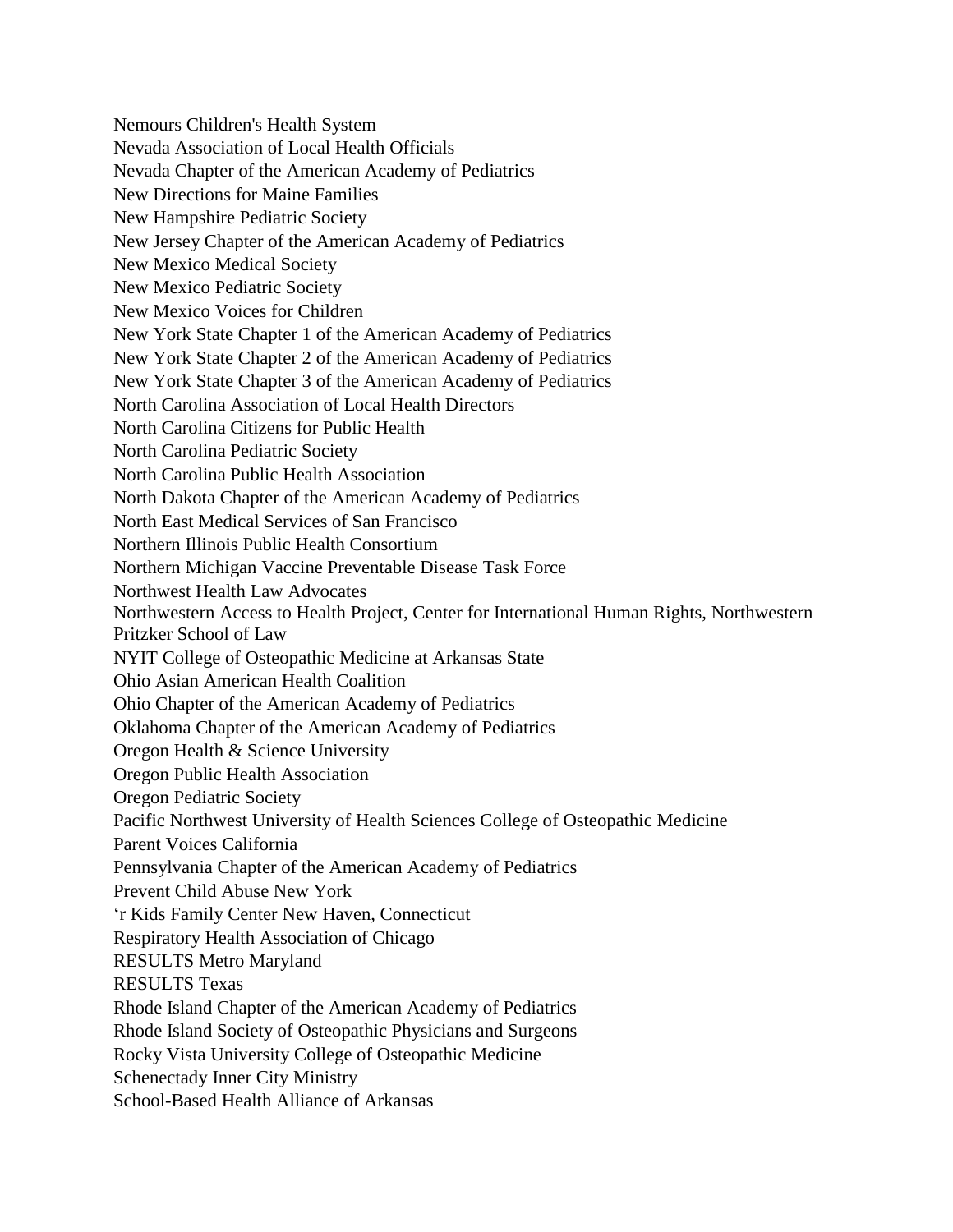South Carolina Chapter of the American Academy of Pediatrics South Carolina Osteopathic Medical Society South Dakota Chapter of the American Academy of Pediatrics Statewide Parent Advocacy Network of New Jersey Tennessee Chapter of the American Academy of Pediatrics Tennessee Justice Center Texas Pediatric Society The Children's Agenda of New York The Connecticut Osteopathic Medical Society The Latino Health Insurance Program, Inc. of Massachusetts The Los Angeles Trust for Children's Health United Way of Illinois Utah Chapter of the American Academy of Pediatrics Vermont Chapter of the American Academy of Pediatrics Virginia Chapter of the American Academy of Pediatrics Voices for Children of San Antonio Voices for Ohio's Children Voices for Virginia's Children Washington Chapter of the American Academy of Pediatrics West Valley Neighborhoods Coalition of Arizona West Virginia Chapter of the American Academy of Pediatrics West Virginia School of Osteopathic Medicine Wisconsin Association of Local Health Departments and Boards Wisconsin Chapter of the American Academy of Pediatrics Wisconsin Council on Children and Families Wisconsin Public Health Association Wyoming Chapter of the American Academy of Pediatrics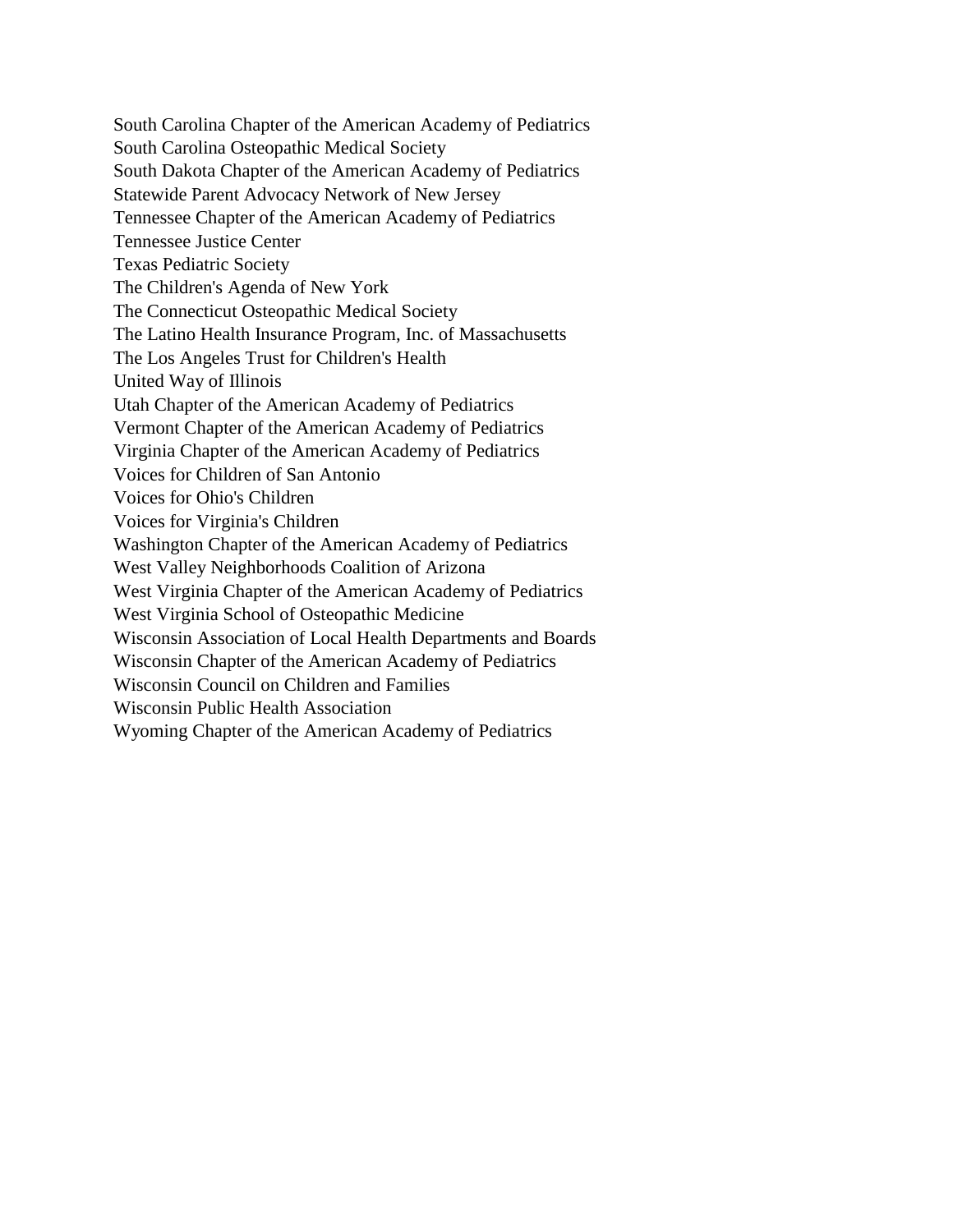

# Vaccine Studies: Examine the Evidence



The [safety](https://www.healthychildren.org/English/safety-prevention/immunizations/pages/Vaccine-Safety-The-Facts.aspx) and [effectiveness of vaccines](https://www.healthychildren.org/English/safety-prevention/immunizations/pages/Do-Immunizations-Really-Work.aspx) are under constant study. Because vaccines are designed to be given routinely during well-child care visits, they must be extraordinarily safe. Safety testing begins as soon as a new vaccine is contemplated, continues until it is approved by the FDA, and is monitored indefinitely after licensure. The American Academy of Pediatrics (AAP) works closely with the Centers for Disease Control and Prevention (CDC) to make recommendations for vaccine use.

Over the past decade, questions have been raised regarding a relationship between [autism a](https://www.healthychildren.org/English/health-issues/conditions/chronic/Pages/Autism.aspx)nd vaccines. Along with general safety

concerns, parents have wondered about:

- too many vaccines overwhelming the immune system;
- the [measles, mumps, rubella combination vaccine \(MMR\);](https://www.healthychildren.org/English/safety-prevention/immunizations/Pages/MMR-Vaccine-and-Autism-What-Parents-Need-to-Know.aspx) and
- the preservative thimerosal, which was never present in MMR but was present in several vaccines used in the 1990s, but has since been removed from all routinely used childhood vaccines with the exception of flu.

Research has been conducted on all of these topics, and the studies continue to find vaccines to be a safe and effective way to prevent serious disease. This document lists those studies and provides links to the publications to allow parents and all those who administer or recommend vaccines to read the evidence for themselves. These studies do not show any link between autism and MMR vaccine, thimerosal, multiple vaccines given at once, fevers or seizures. This is not an exhaustive list-vaccine safety studies are constantly being conducted and published and may not be reflected here.

Please examine the evidence for yourself. If you have any questions, speak with your pediatrician

## Studies about general safety and number of vaccines: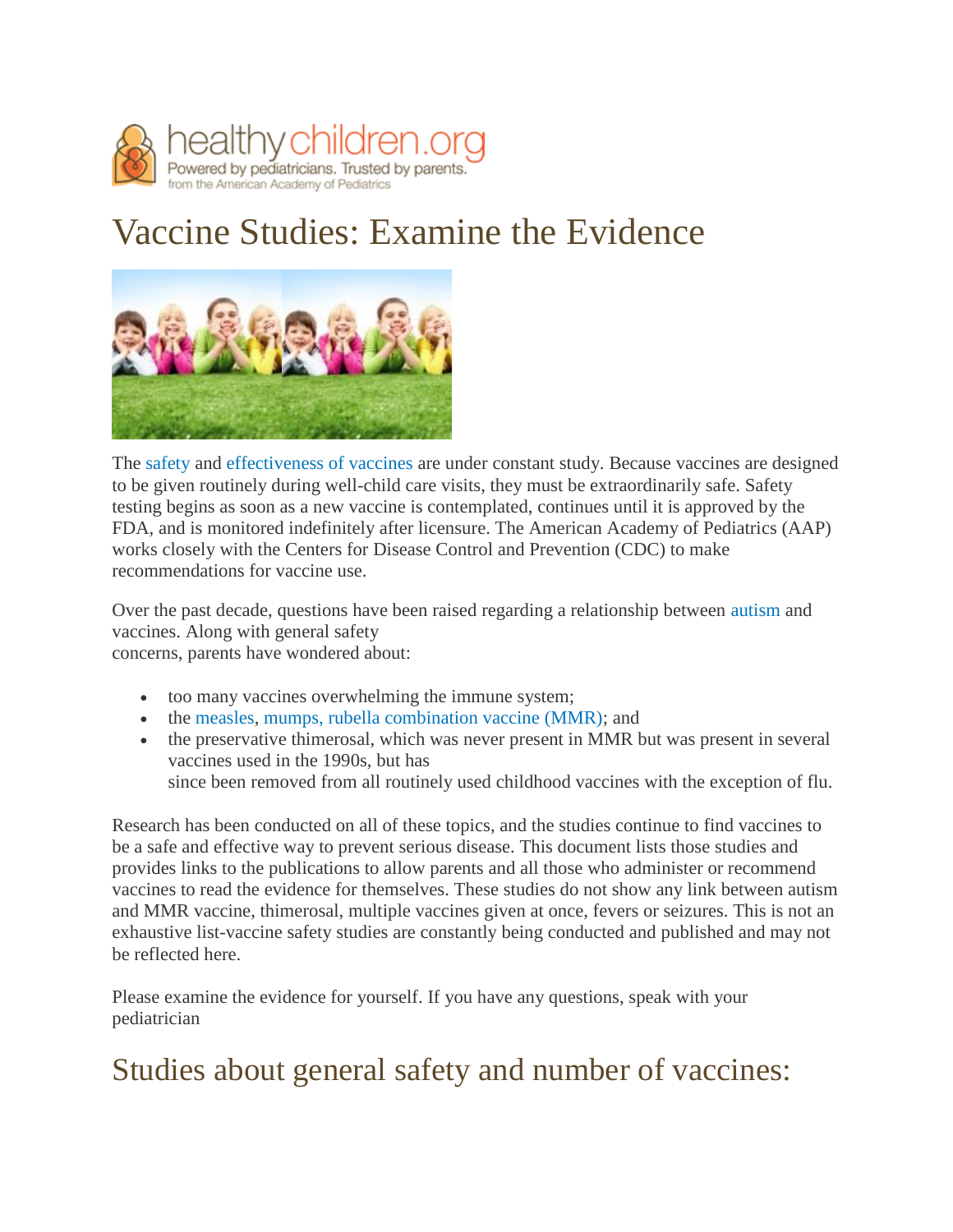#### Increasing Exposure to Antibody-Stimulating Proteins and Polysaccharides in Vaccines is Not Associated with Risk of Autism

#### DeStefano F, Price CS, Weintraub ES. *Journal of Pediatrics*. 2013

This case-control study of more than 1,000 children compared the total exposure of antibodystimulating proteins and polysaccharides in children with autism spectrum disorder (ASD), autistic disorder (AD), or ASD with regression to the total exposure in children who were not diagnosed with any form of autism. The children included in the study were aged 6-13 years, but authors studied their exposures from vaccines during the first 2 years of life. Results showed that the odds of developing any of the three forms of autism studied did not rise with increased exposure to antibody-stimulating proteins and polysaccharides.

AUTHOR CONCLUSION: The authors concluded that parents' concern that "too many vaccines too soon" could lead to autism is not supported. There was no indication that children with autism were more likely to have been exposed to more antigens through vaccines either in a single doctor's visit, in the first 3 months of life, the first 7 months of life, or the first 2 years of life than were children without any diagnosis of ASD, AD or ASD with regression. The authors also pointed out that while children today may receive more vaccines than the children in this study, some of the children in this study were exposed to far more antigens (by thousands) than children today. This is because whole-cell pertussis vaccine is no longer used.

<http://jpeds.com/webfiles/images/journals/ympd/JPEDSDeStefano.pdf>

#### On-time Vaccine Receipt in the First Year Does Not Adversely Affect Neuropsychological Outcomes

Smith M and Woods C, *Pediatrics*. Vol. 125 No. 6 June 2010, pp. 1134-1141

The study of data on more than 1,000 children born between 1993 and 1997 looked at their vaccination schedules up to 1 year of age, and studied their performance 7 to 10 years later on 42 different neuropsychological outcomes. Timely vaccination was associated with better performance on numerous outcomes. The less-vaccinated children did not do significantly better on any of the outcomes.

AUTHOR CONCLUSION: This comparison of children vaccinated on time with children whose vaccinations were delayed or incomplete found no benefit in delaying immunizations during the first year of life. For parents who are concerned that children receive too many vaccines too soon, these data may provide reassurance that timely vaccination during infancy has no adverse effect on long-term neuropsychological outcomes.

• <http://pediatrics.aappublications.org/cgi/content/abstract/125/6/1134>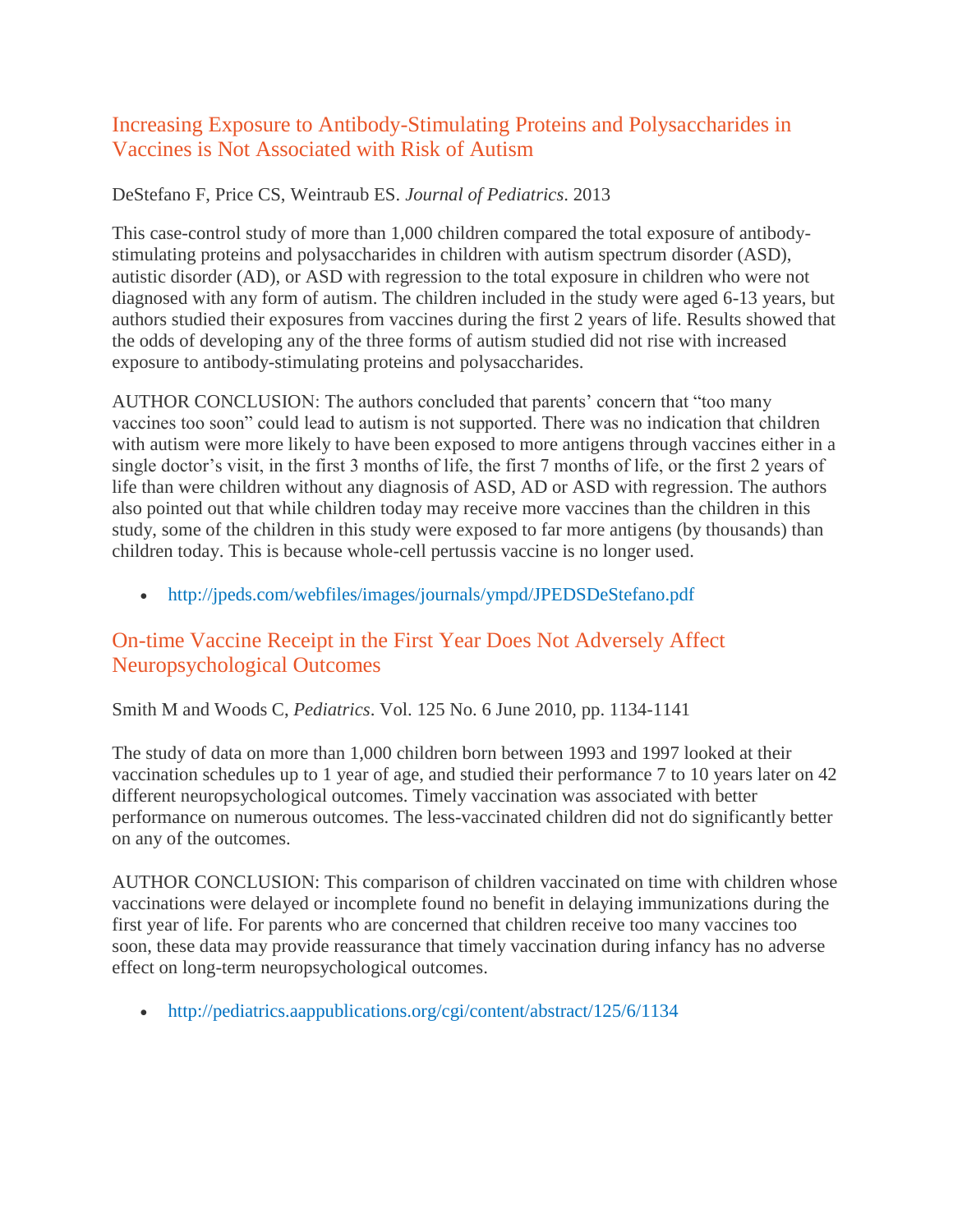#### Evaluation of Immunization Rates and Safety Among Children With Inborn Errors of Metabolism

#### Klein N, et al., Pediatrics. 2011; 127(5), e1139-46

Researchers studied children in Northern California to determine whether 77 infants with inborn errors of metabolism who received vaccines were more likely to experience adverse events following vaccination, than 1540 matched controls (infants born without inborn errors of metabolism). Authors did not find any association between vaccination of children with inborn errors of metabolism and an increase in hospitalizations or emergency-department visits within 30 days of vaccination.

AUTHOR CONCLUSION: On-time receipt of vaccines is not associated with increased risk for serious adverse events in the 30 days after vaccination, even in children who have metabolism conditions. This should provide reassurance that children with inborn errors of metabolism who are vaccinated routinely do not experience adverse effects.

• <http://pediatrics.aappublications.org/content/127/5/e1139>

#### Measles-Containing Vaccines and Febrile Seizures in Children Age 4 to 6 Years

Klein N, et al., Pediatrics. 2011; 129(5): 809-14

Researchers chose to perform cohort study and included 715,484 children aged 48-83 months of age who received a dose of MMRV, a dose of MMR on the same day as a dose of Varicella injected separately, or MMR alone or Varicella alone to determine the risk of post-vaccination seizure in these groups. Results showed that more fevers and seizures did occur in children who had received the MMRV vaccine, compared with children who had received MMR + Varicella, or MMR or Varicella separately, though this finding was not statistically significant. The study did not find any peak in seizure or fever activity in any of the study groups in the 7-10 postvaccination period. Of the 4 febrile seizures observed in the 7-10 days in the post-vaccination period for children receiving MMRV, only one febrile seizure could be confirmed, resulting in authors claiming the rate of febrile seizure after MMRV to be 1 in 86,750 doses.

AUTHOR CONCLUSION: Overall researchers found no increased risk of febrile seizures in any of the study groups within 6 weeks of vaccination.

• <http://pediatrics.aappublications.org/content/129/5/809>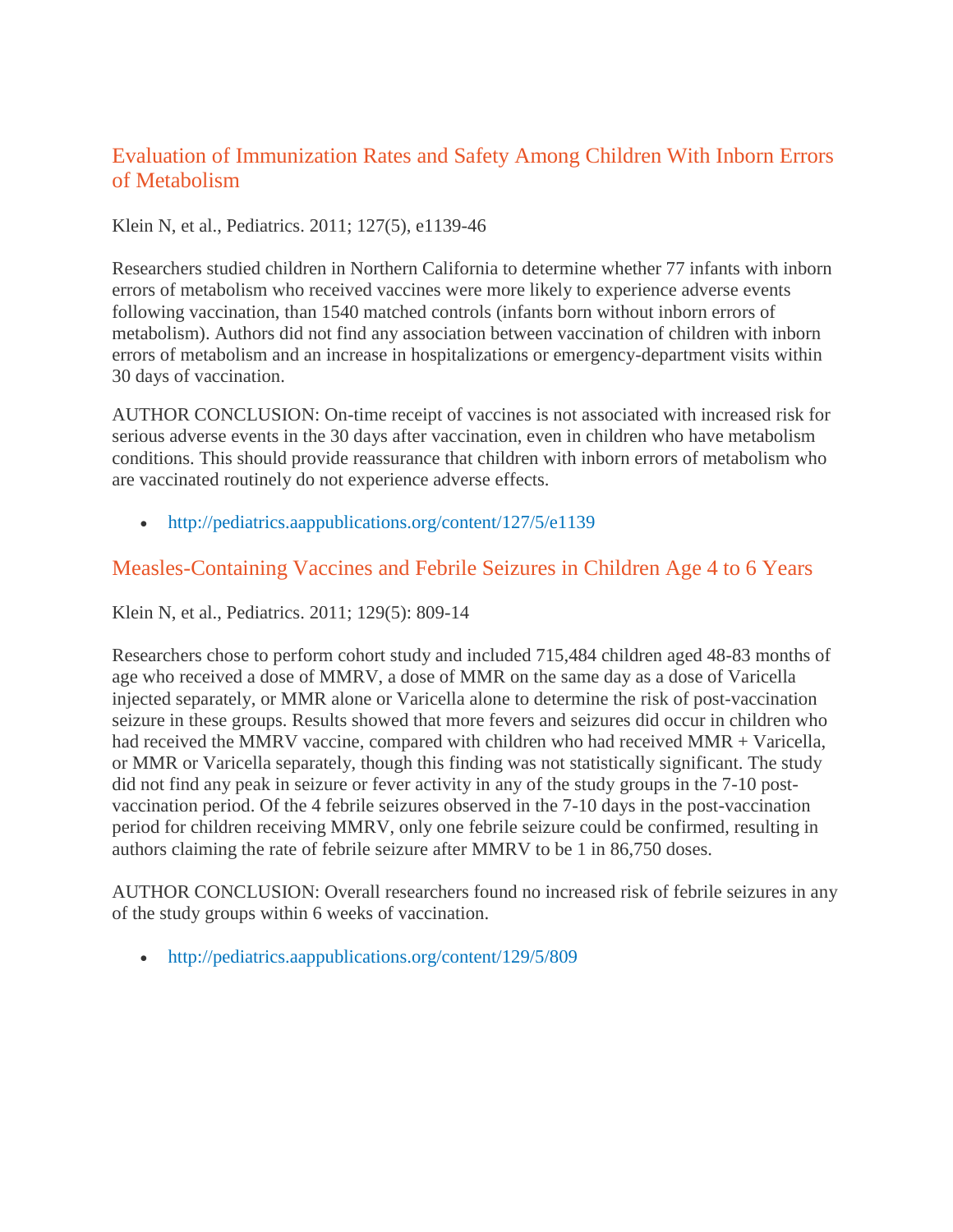## Studies looking at measles, mumps, and rubella (MMR) vaccine:

#### No Evidence for Measles, Mumps, and Rubella Vaccine-Associated Inflammatory Bowel Disease or Autism in a 14-year Prospective Study

Peltola H et al. *Lancet.* 1998; 351:1327-8

Prospective study of 3 million adverse events in temporal relation to MMR vaccine. A form was filled and posted to the data collectors, followed by another form with further information 2-3 weeks later. Researchers traced subjects who developed gastrointestinal symptoms or signs lasting 24 hours or more at any time after MMR vaccination (apart from within the first hour). Researchers also checked hospital and health center records or interviewed the local publichealth nurses.

AUTHOR CONCLUSION: Over a decade's effort to detect all severe adverse events associated with MMR vaccine could find no data supporting the hypothesis that it would cause pervasive developmental disorder or inflammatory bowel disease.

<http://www.freenetpages.co.uk/hp/gingernut/lancet/Finland%20May%201998.pdf>

#### Autism and Measles, Mumps, and Rubella Vaccine: No Epidemiological Evidence for a Causal Association

Taylor B et al. *Lancet*. 1999;353 (9169):2026-9

Researchers looked for a change in trend in incidence or age at diagnosis associated with the introduction of measles, mumps and rubella (MMR) vaccination to the United Kingdom in 1988. The study identified 498 cases of autism (261 of core autism, 166 of atypical autism, and 71 of Asperger syndrome) in children born in the UK since 1979. There was a steady increase in cases by year of birth with no sudden "step-up" or change in the trend line after the introduction of MMR vaccination. There was no difference in age at diagnosis between the cases vaccinated before or after 18 months of age and those never vaccinated. There was no temporal association between onset of autism within 1 or 2 years after vaccination with MMR. Developmental regression was not clustered in the months after vaccination.

AUTHOR CONCLUSION: Data do not support a causal association between MMR vaccine and autism. If such an association occurs, it is so rare that it could not be identified in this large regional sample.

• <http://tinyurl.com/5bgvwg>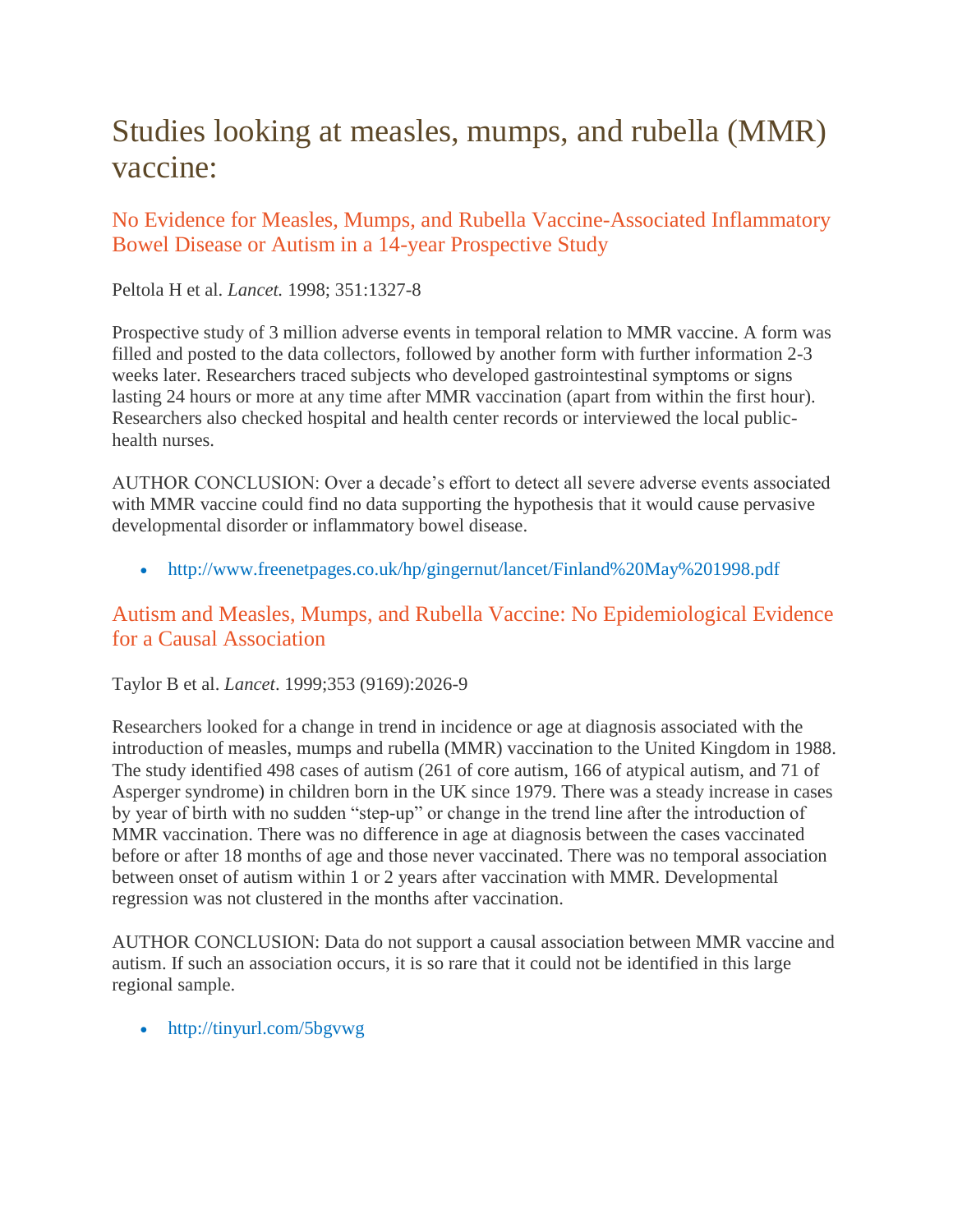#### Mumps, Measles, and Rubella Vaccine and the Incidence of Autism Recorded by General Practitioners: A Time Trend Analysis

Kaye JA et al. *British Medical Journal*. 2001; 322:460-63

Study compared prevalence of measles, mumps and rubella (MMR) vaccination among children in the United Kingdom to rising prevalence of autism diagnoses for children.

AUTHOR CONCLUSION: The data provide evidence that no correlation exists between the prevalence of MMR vaccination and the rapid increase in the risk of autism over time.

• <http://www.bmj.com/cgi/content/full/322/7284/460>

#### MMR and autism: further evidence against a causal association

Farrington CP, et al. *Vaccine*. 2001; Jun 14; 19(27):3632-5

Data from an earlier measles, mumps and rubella (MMR) vaccine study (Taylor et al, 2000) were reanalyzed to test a second hypothesis.

AUTHOR CONCLUSION: Results provide further evidence against a causal association between MMR vaccination and autism.

• <http://tinyurl.com/5lb3w7>

## Time Trends in Autism and in MMR Immunization Coverage in California

Dales L et al. *Journal of the American Medical Association*. 2001; 285(9):1183-5

Scientists looked for correlation between increases in the rate of autism diagnoses and increases in the rate of measles, mumps and rubella (MMR) vaccination in children born between 1980 and 1994.

AUTHOR CONCLUSION: These data do not suggest an association between MMR immunization among young children and an increase in autism occurrence.

<http://jama.ama-assn.org/cgi/content/abstract/285/9/1183>

Measles-Mumps-Rubella and Other Measles-Containing Vaccines Do Not Increase the Risk for Inflammatory Bowel Disease: A Case-Control Study from the Vaccine Safety Datalink Project

Davis RL et al. *Archives of Pediatric and Adolescent Medicine*. 2001;155(3):354-9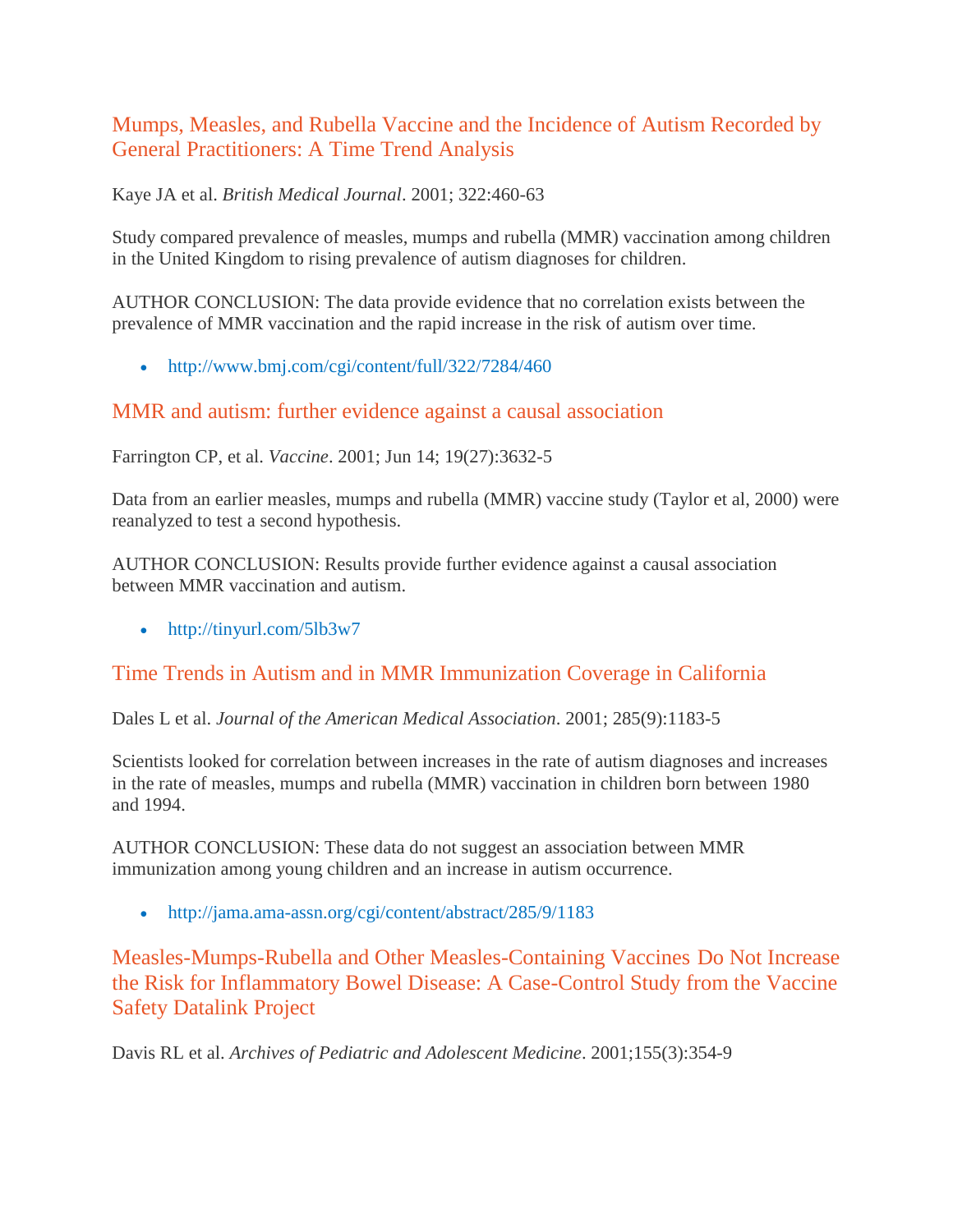A case control study of 155 persons with inflammatory bowel disease with up to five controls each. Neither past vaccination nor age at vaccination with other MCV was associated with increased risk for Crohn's disease, ulcerative colitis, or IBD. Risk for Crohn's disease, ulcerative colitis, or IBD was not elevated in the time immediately following vaccination with either vaccine.

AUTHOR CONCLUSION: Vaccination with MMR or other MCV, or the timing of vaccination early in life, did not increase the risk for IBD.

<http://archpedi.ama-assn.org/cgi/content/abstract/155/3/354>

## No Evidence for a New Variant of Measles-Mumps-Rubella-Induced Autism

Fombonne E et al. *Pediatrics.* 2001;108(4):E58

Study compared 96 children with a pervasive developmental disorder (PDD) born between 1992 and 1995 and who had received the measles, mumps and rubella (MMR) vaccine, to PDD patients who did not receive MMR.

AUTHOR CONCLUSION: No evidence was found to support a distinct syndrome of MMRinduced autism or of "autistic enterocolitis." These results add to the largescale epidemiologic studies that all failed to support an association between MMR and autism at population level. These findings do not argue for changes in current immunization programs and recommendations.

<http://tinyurl.com/5adckj>

#### Measles, Mumps, and Rubella Vaccination and Bowel Problems or Developmental Regression in Children with Autism: Population Study

Taylor B et al. *British Medical Journal*. 2002; 324(7334):393-6

Population study of 278 children with core autism and 195 with atypical autism, born between 1979 and 1998. The proportion of children with developmental regression (25% overall) or bowel symptoms (17%) did not change significantly during the 20 years from 1979, a period which included the introduction of measles, mumps and rubella (MMR) vaccination in October 1988.

AUTHOR CONCLUSION: Data provide no support for an MMR associated "new variant" form of autism with developmental regression and bowel problems, and further evidence against involvement of MMR vaccine in the initiation of autism.

• <http://tinyurl.com/6oqsfc>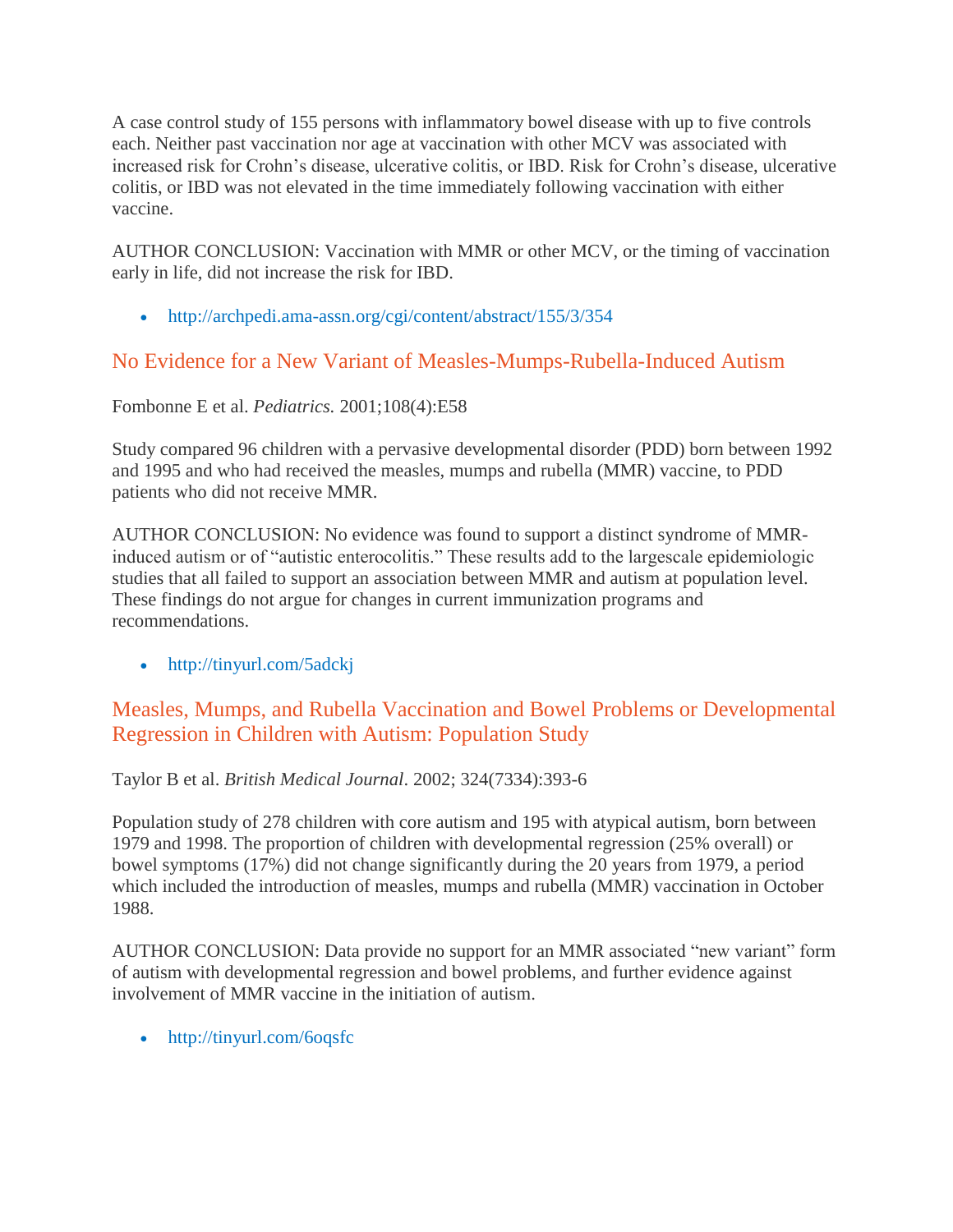#### Relation of Childhood Gastrointestinal Disorders to Autism: Nested Case Control Study Using Data from the UK General Practice Research Database

#### Black C et al. *British Medical Journal*. 2002; 325:419-21

Nested case control study of 96 children diagnosed with autism and 449 controls. The estimated odds ratio for a history of gastrointestinal disorders among children with autism compared with children without autism was 1.0 (95% confidence interval 0.5 to 2.2).

AUTHOR CONCLUSION: No evidence was found that children with autism were more likely than children without autism to have had defined gastrointestinal disorders at any time before their diagnosis of autism.

• <http://tinyurl.com/csudoy>

#### Neurologic Disorders after Measles-Mumps-Rubella Vaccination

#### Makela A et al. *Pediatrics*. 2002; 110:957-63

Study of 535,544 1- to 7-year-old children who were vaccinated between November 1982 and June 1986 in Finland.

AUTHOR CONCLUSION: Data do not support an association between measles, mumps and rubella (MMR) vaccination and encephalitis, aseptic meningitis or autism.

• <http://tinyurl.com/6ybfjr>

#### A Population-Based Study of Measles, Mumps, and Rubella Vaccination and Autism

#### Madsen KM et al. *New England Journal of Medicine*. 2002; 347(19):1477-82

Compared relative risk of Autism Spectrum Disorder (ASD) in children vaccinated with measles, mumps and rubella (MMR) vaccine and unvaccinated children born in Denmark between 1991 and 1998. Of the 537,303 children in the cohort, 82% had received the MMR vaccine. Researchers identified 316 children with a diagnosis of autism and 422 with a diagnosis of other ASDs. There was no association between the age at the time of vaccination, the time since vaccination, or the date of vaccination and the development of autism.

AUTHOR CONCLUSION: This study provides strong evidence against the hypothesis that MMR vaccination causes autism.

• <http://tinyurl.com/5eob5k>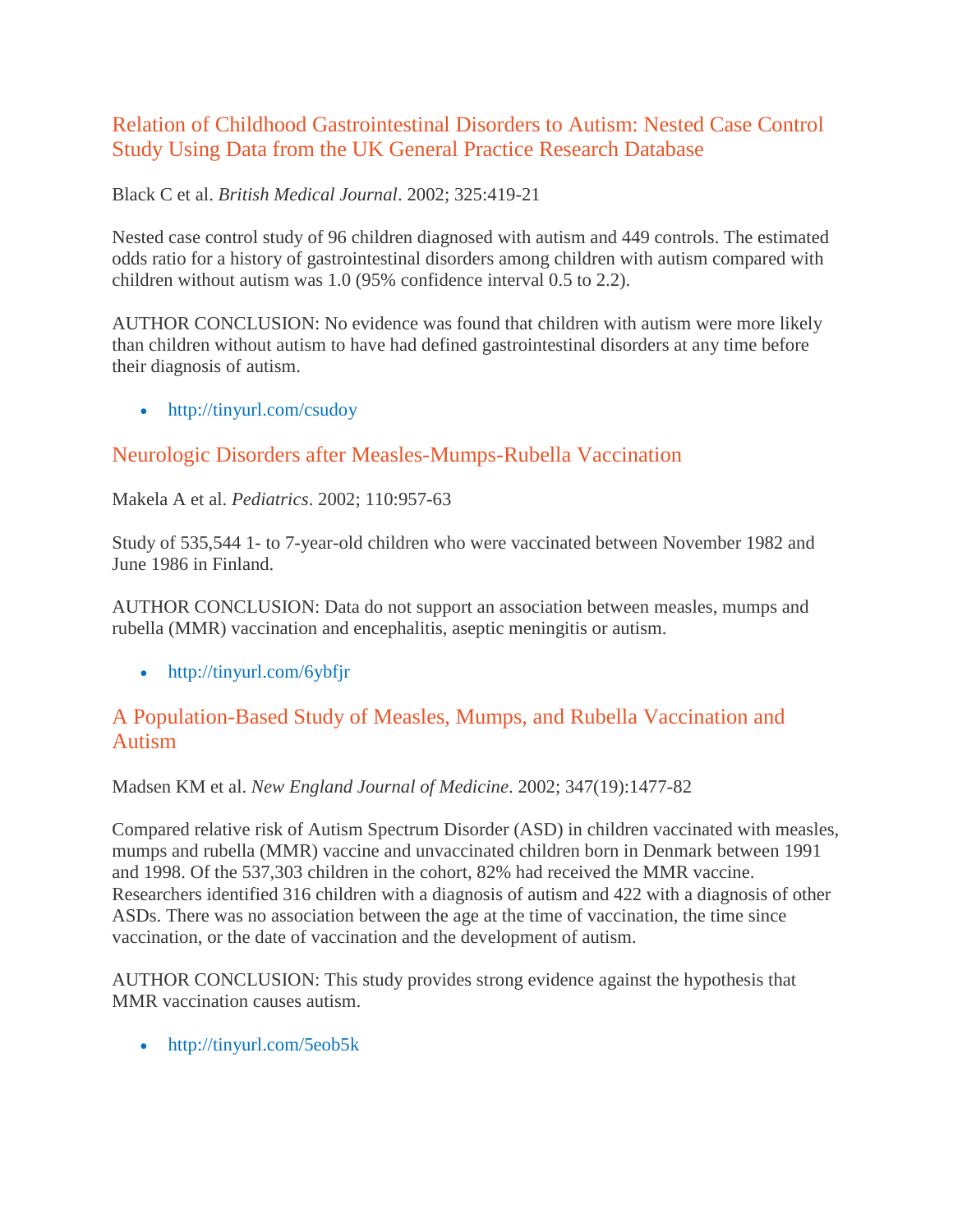#### Prevalence of Autism and Parentally Reported Triggers in a North East London Population

Lingam R et al. *Archives of Disease in Childhood*. 2003; 88(8):666-70

Study of reported age of onset of Autism Spectrum Disorder (ASD) among 567 children in northeast London born between 1979 and 1998. The age at diagnosis of ASD was estimated to have decreased per five-year period since 1983, by 8.7% for childhood autism and by 11.0% for atypical autism.

AUTHOR CONCLUSION: The data suggest that a rise in autism prevalence was likely due to factors such as increased recognition, a greater willingness on the part of educators and families to accept the diagnostic label, and better recording systems. The proportion of parents attributing their child's autism to MMR appears to have increased since August 1997.

• <http://adc.bmj.com/cgi/content/abstract/88/8/666>

#### MMR Vaccination and Pervasive Developmental Disorders: A Case-Control Study

Smeeth L et al. *Lancet* 2004; 364(9438):963-9

Matched case-control of 1,295 people born in 1973 or later who had first recorded diagnosis of pervasive developmental disorder while registered with a contributing general practice between 1987 and 2001. Controls (4,469) were matched on age, sex and general practice. 1,010 cases (78.1%) had measles, mumps and rubella (MMR) vaccination recorded before diagnosis, compared with 3,671 controls (82.1%) before the age at which their matched case was diagnosed,

AUTHOR CONCLUSION: Data suggest that MMR vaccination is not associated with an increased risk of pervasive developmental disorders.

• <http://tinyurl.com/8wlhfj>

#### Age at First Measles-Mumps-Rubella Vaccination in Children with Autism and School-Matched Control Subjects: A Population-Based Study in Metropolitan Atlanta

DeStefano F et al. *Pediatrics* 2004; 113(2): 259-66

Study compared ages at first measles, mumps and rubella (MMR) vaccination between children with autism and children who did not have autism in the total population and in selected subgroups, including children with regression in development.

AUTHOR CONCLUSION: Similar proportions of case and control children were vaccinated by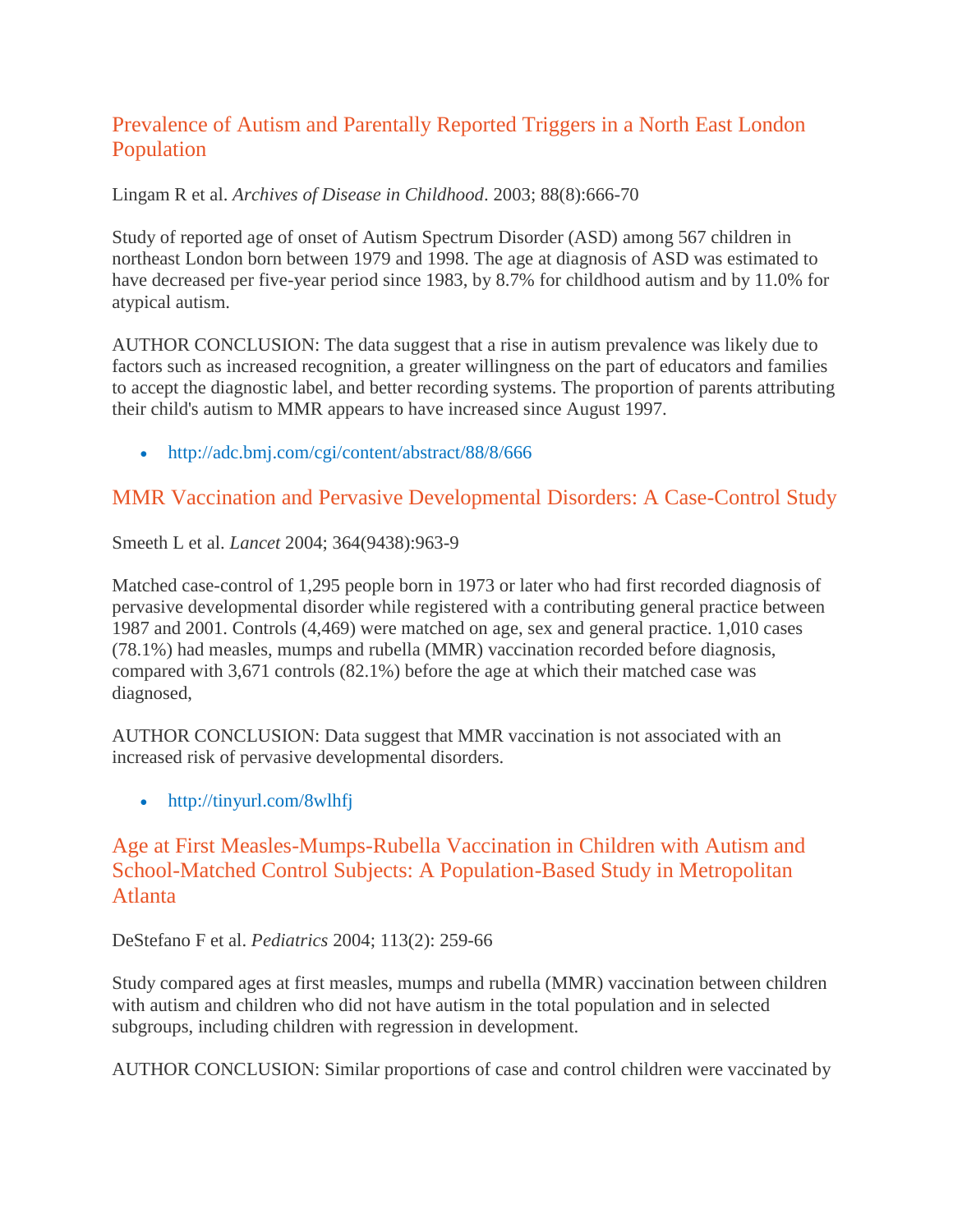the recommended age or shortly after (ie, before 18 months) and before the age by which atypical development is usually recognized in children with autism (ie, 24 months).

<http://pediatrics.aappublications.org/cgi/content/abstract/113/2/259>

## No evidence for links between autism, MMR and measles virus

Chen W et al, *Psychological Medicine* 2004 April;34(3):543-53

Study compared 2,407 persons with autism born between 1959 and 1993; to 4,640 Down syndrome subjects born between 1966 and 1993.

AUTHOR CONCLUSION: No increased risk of autism was found following exposures to wild measles and vaccinations with monovalent measles, and Urabe or Jeryl-Lynn variants of measles, mumps and rubella (MMR) vaccine.

• <http://tinyurl.com/5msou2>

## No effect of MMR withdrawal on the incidence of autism: a total population study

Honda H et al, *Journal of Child Psychology and Psychiatry* 2005 June; 46(6):572-9

Study examined incidence of Autism Spectrum Disorders (ASD) to age 7 for children born between 1988 and 1996 in Yokohama, Japan. The measles, mumps and rubella (MMR) vaccination rate in Yokohama declined significantly in the birth cohorts of years 1988-92, and no MMR vaccines were administered in 1993 or thereafter. In contrast, cumulative incidence of ASD up to age 7 increased significantly in the birth cohorts of years 1988 through 1996 and most notably rose dramatically beginning with the birth cohort of 1993.

AUTHOR CONCLUSION: MMR vaccination is not likely to be a main cause of ASD, and cannot explain the rise over time in the incidence of ASD. Withdrawal of MMR in countries where it is still being used cannot be expected to lead to a reduction in the incidence of ASD.

• <http://tinyurl.com/d8f3lg>

## Immunization Safety Review: Vaccines and Autism

Institute of Medicine, The National Academies Press: 2004

The IOM's Committee on Immunization Safety Review was convened in the fall of 2000 to provide an independent review of increasingly prominent vaccine safety concerns. The 15 committee members with expertise in pediatrics, internal medicine, immunology, neurology, infectious diseases, epidemiology, biostatistics, public health, risk perception, decision analysis, nursing, genetics, ethics and health communications analyzed over 200 relevant studies.

AUTHOR CONCLUSION: The committee rejected a causal relationship between the MMR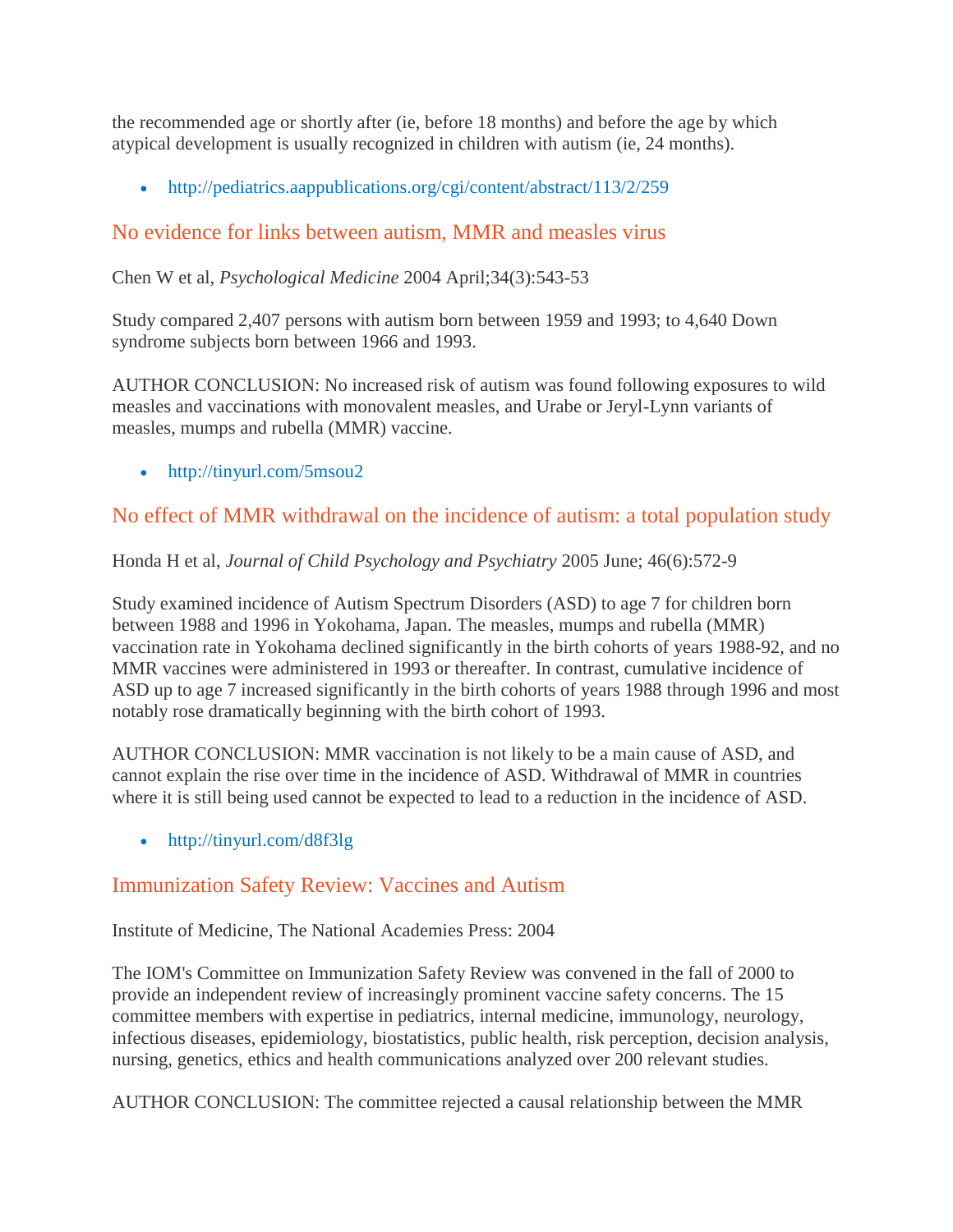vaccine and autism as well as a causal relationship between thimerosal containing vaccines and autism.

[http://books.nap.edu/catalog.php?record\\_id=10997#description](http://books.nap.edu/catalog.php?record_id=10997#description)

## Relationship between MMR Vaccine and Autism

Klein KC, Diehl EB. *The Annals of Pharmacotherapy*. 2004; 38(7-8):1297-300

Ten articles that specifically evaluated the possible relationship between the measles, mumps and rubella (MMR) vaccine and autism were identified. Review articles, commentaries, and evaluations of a link between gastrointestinal symptoms in autistic children and MMR immunization were excluded.

AUTHOR CONCLUSION: Based upon the current literature, it appears that there is no relationship between MMR vaccination and the development of autism.

• <http://tinyurl.com/chdjrk>

## Is there a 'regressive phenotype' of Autism Spectrum Disorder associated with the measles-mumps-rubella vaccine? A CPEA Study

Richler et al. *Journal of Autism and Developmental Disorders*. 2006

A multi-site study of 351 children with Autism Spectrum Disorders (ASD) and 31 typically developing children used caregiver interviews to describe the children's early acquisition and loss of social-communication milestones. For the majority of children with ASD who had experienced a regression, pre-loss development was clearly atypical.

AUTHOR CONCLUSION: No evidence that onset of autistic symptoms or of regression was related to measles, mumps and rubella vaccination.

• <http://tinyurl.com/66gtk2>

#### Pervasive Developmental Disorders in Montreal and Quebec, Canada: Prevalence and Links with Immunizations

Fombonne E et al. *Pediatrics*. 2006; 118(1):e139-50

Study of thimerosal and measles, mumps and rubella (MMR) vaccine uptake in 28,000 Canadian children born between 1987 and 1998, of whom 180 were identified with a pervasive developmental disorder.

AUTHOR CONCLUSION: The data rule out an association between pervasive developmental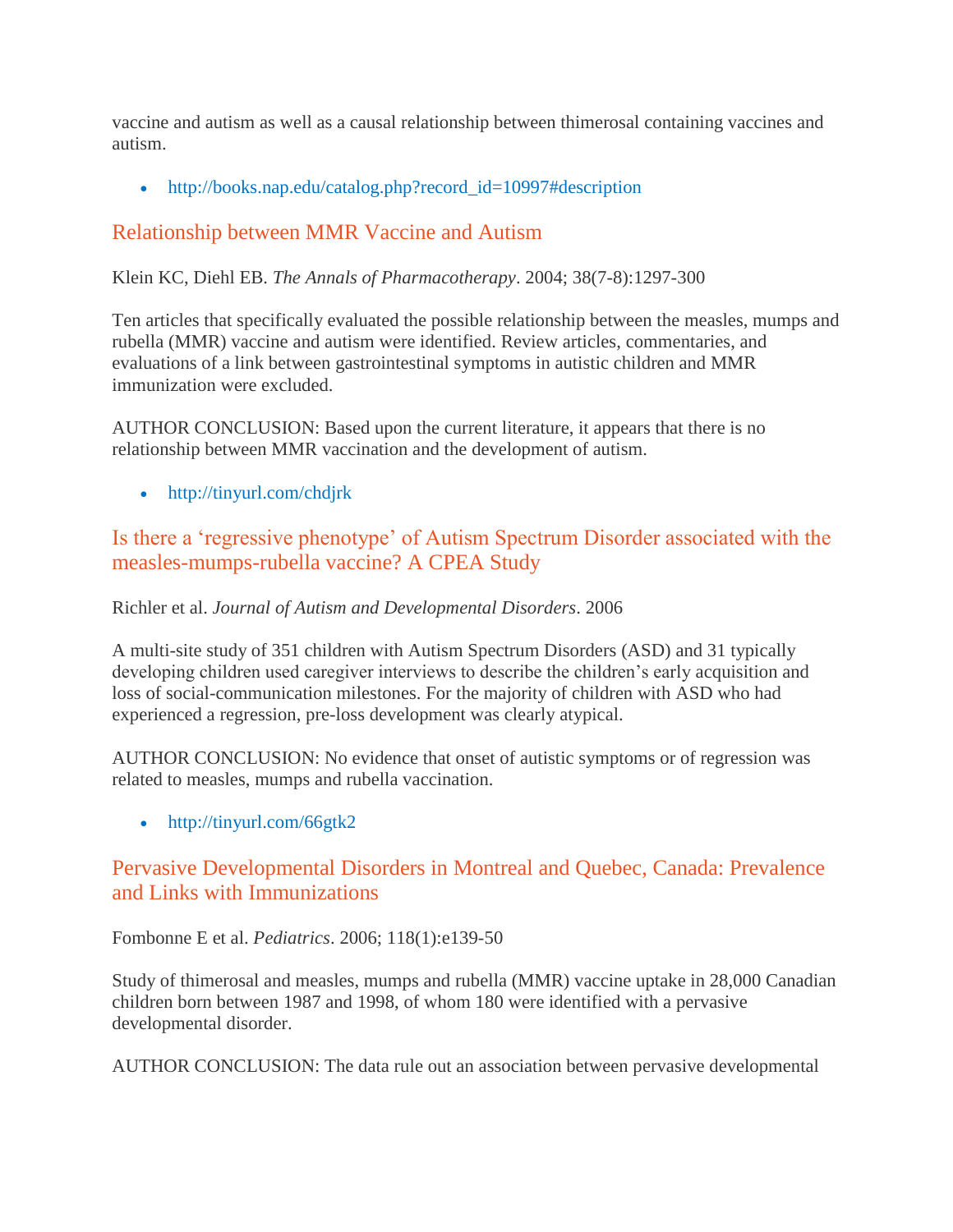disorder and either high levels of ethyl mercury exposure comparable with those experienced in the United States in the 1990s or 1- or 2-dose MMR vaccinations.

• <http://tinyurl.com/5c27nu>

#### Immunizations and Autism: A Review of the Literature

Doja A, Roberts W. *The Canadian Journal of Neurological Sciences* 2006; 33(4):341-6

Literature review found very few studies supporting an association between vaccines and autism, with the overwhelming majority showing no causal association between the measles, mumps and rubella (MMR) vaccine and autism. The vaccine preservative thimerosal has alternatively been hypothesized to have a possible causal role in autism. No convincing evidence was found to support an association between the vaccine preservative thimerosal and autism, nor for the use of chelation therapy in autism.

AUTHOR CONCLUSION: With decreasing uptake of immunizations in children and the inevitable occurrence of measles outbreaks, it is important that clinicians be aware of the literature concerning vaccinations and autism so that they may have informed discussions with parents and caregivers.

#### • <http://tinyurl.com/ddnqq7>

#### No Evidence of Persisting Measles Virus in Peripheral Blood Mononuclear Cells from Children with Autism Spectrum Disorder

#### D'Souza Y et al. *Pediatrics* 2006; 118(4):1664-75

Peripheral blood mononuclear cells were isolated from 54 children with Autism Spectrum Disorders (ASD) and 34 developmentally normal children, and up to 4 realtime polymerase chain reaction assays and 2 nested polymerase chain reaction assays were performed. No sample from either ASD or control groups was found to contain nucleic acids from any measles virus gene. In the nested polymerase chain reaction and in-house assays, none of the samples yielded positive results. Furthermore, there was no difference in anti-measles antibody titers between the autism and control groups.

AUTHOR CONCLUSION: There is no evidence of measles virus persistence in the peripheral blood mononuclear cells of children with ASD.

• <http://tinyurl.com/dcb79o>

#### MMR-Vaccine and Regression in Autism Spectrum Disorders: Negative Results Presented from Japan

Uchiyama T et al. *Journal of Autism and Developmental Disorders*, 2007; 37(2):210-7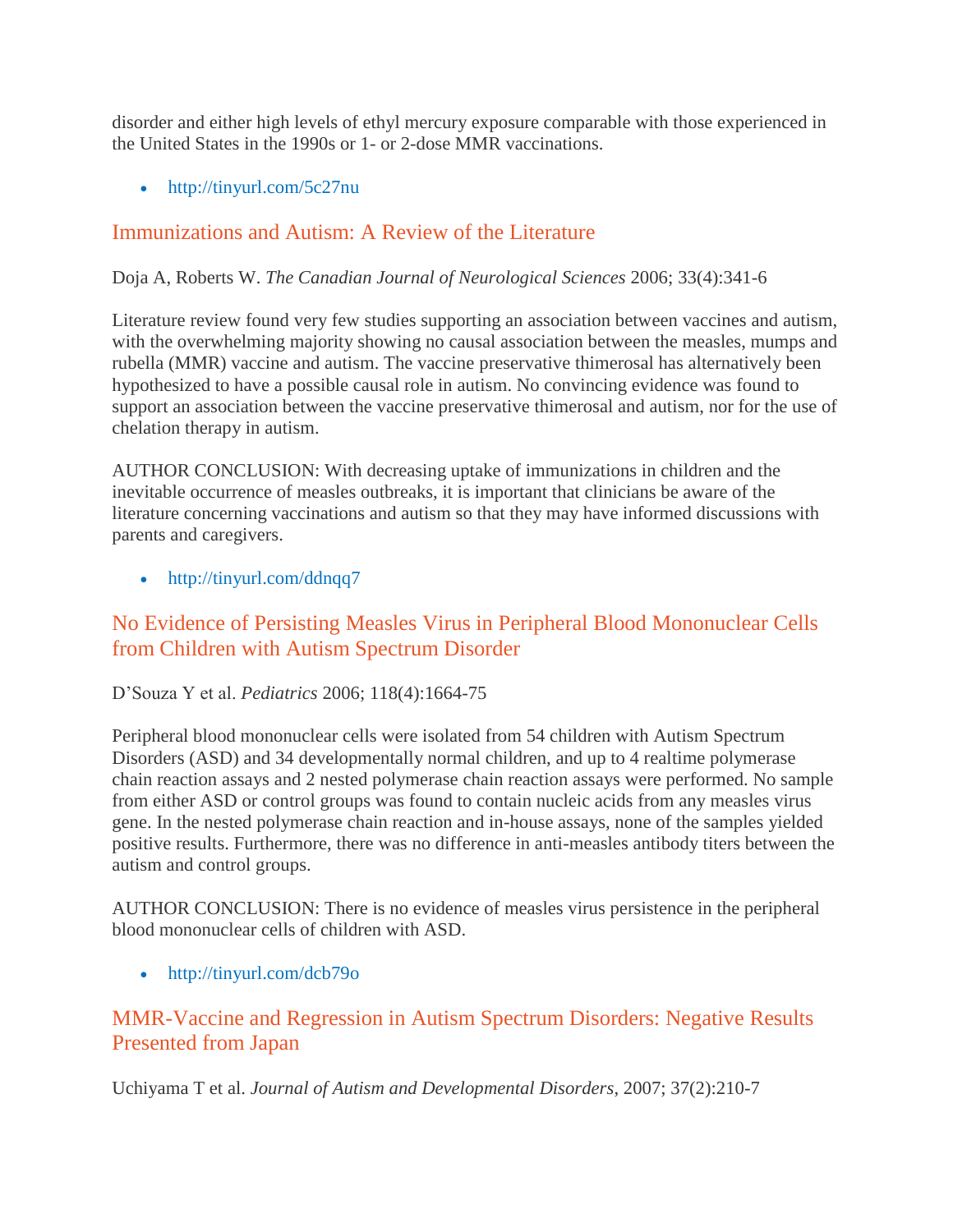Study of 904 patients with Autism Spectrum Disorders (ASD). During the period of measles, mumps and rubella vaccine (MMR) usage, no significant difference was found in the incidence of regression between MMR-vaccinated children and nonvaccinated children. Among the proportion and incidence of regression across the three MMR-program-related periods (before, during and after MMR usage), no significant difference was found between those who had received MMR and those who had not. Moreover, the incidence of regression did not change significantly across the three periods.

AUTHOR CONCLUSION: The data do not support an association between MMR and autism.

• <http://tinyurl.com/6c6o4r>

#### Measles Vaccination and Antibody Response in Autism Spectrum Disorders

#### Baird G et al., *Archives of Disease in Childhood* 2008; 93(10):832-7

Case-control study of 98 vaccinated children aged 10-12 years in the UK with autism spectrum disorder (ASD) and two control groups of similar age: 52 children with special educational needs but no ASD and 90 children in the typically developing group. No difference was found between cases and controls for measles antibody response. There was no dose-response relationship between autism symptoms and antibody concentrations.

AUTHOR CONCLUSION: No association between measles vaccination and ASD was shown.

• <http://tinyurl.com/dn6yy8>

#### Lack of Association between Measles Virus Vaccine and Autism with Enteropathy: A Case-Control Study

Hornig M et al., *PLoS ONE* 2008, 3(9): e3140 doi:10.1371/journal.pone.0003140

Researchers looked for measles virus in the guts of 25 children with both autism and gastrointestinal disorders, and another 13 children with the same gastrointestinal disorders but no autism. The virus was detected in one child from each group.

AUTHOR CONCLUSION: This study provides strong evidence against association of autism with persistent measles virus RNA in the gastrointestinal tract or with measles, mumps and rubella (MMR) vaccine exposure

<http://www.plosone.org/article/info%3Adoi%2F10.1371%2Fjournal.pone.0003140>

## Lack of Association Between Measles-Mumps-Rubella Vaccination and Autism in Children: A Case-Control Study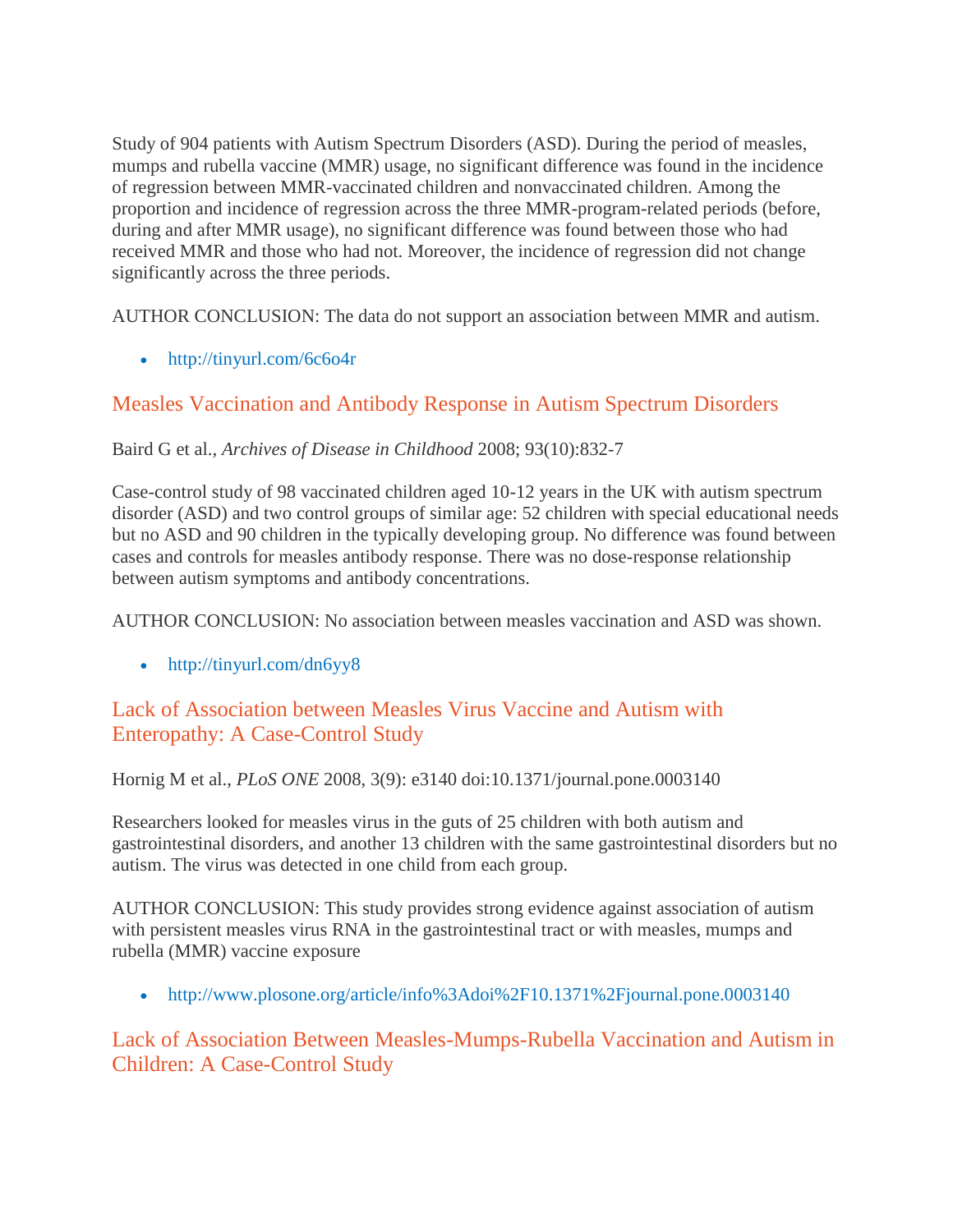Budzyn D, et al. *The Pediatric Infectious Disease Journal*. Vol. 29, No. 5, May 2010

Researchers in Poland compared vaccination history and autism diagnosis in 96 children with autism, ages 2 to 15, as well as 192 children in a control group. For children diagnosed before a diagnosis of autism, the autism risk was lower in children who received MMR vaccine than in non-vaccinated children. A similar result was achieved for the single-antigen measles vaccine.

AUTHOR CONCLUSION: The study provides evidence against the association of autism with either MMR or a single measles vaccine.

• <http://www.ncbi.nlm.nih.gov/pubmed/19952979>

## Court Decisions

## U.S. Court of Federal Claims decision in Omnibus Autism Proceeding

On Feb. 12, 2009, the "vaccine court" ruled in three test cases on the theory that MMR vaccine and the vaccine preservative thimerosal are linked to autism. The court found the scientific evidence is overwhelmingly contrary to this theory.

<http://www.uscfc.uscourts.gov/node/5026>

## Studies looking at thimerosal:

## Association Between Thimerosal-Containing Vaccine and Autism

Hviid et al., *Journal of the American Medical Association*, 2003; 290(13):1763-6

Study of 467,000 children born in Denmark between 1990 and 1996 compared children who were vaccinated with a thimerosal-containing vaccine to children who received a thimerosal-free formulation of the same vaccine. The risk of autism and other autism spectrum disorders did not differ significantly between children vaccinated with thimerosal-containing vaccine and children vaccinated with thimerosal-free vaccine.

AUTHOR CONCLUSION: The results do not support a causal relationship between childhood vaccination with thimerosal-containing vaccines and development of autistic-spectrum disorders.

• <http://tinyurl.com/5rtzjd>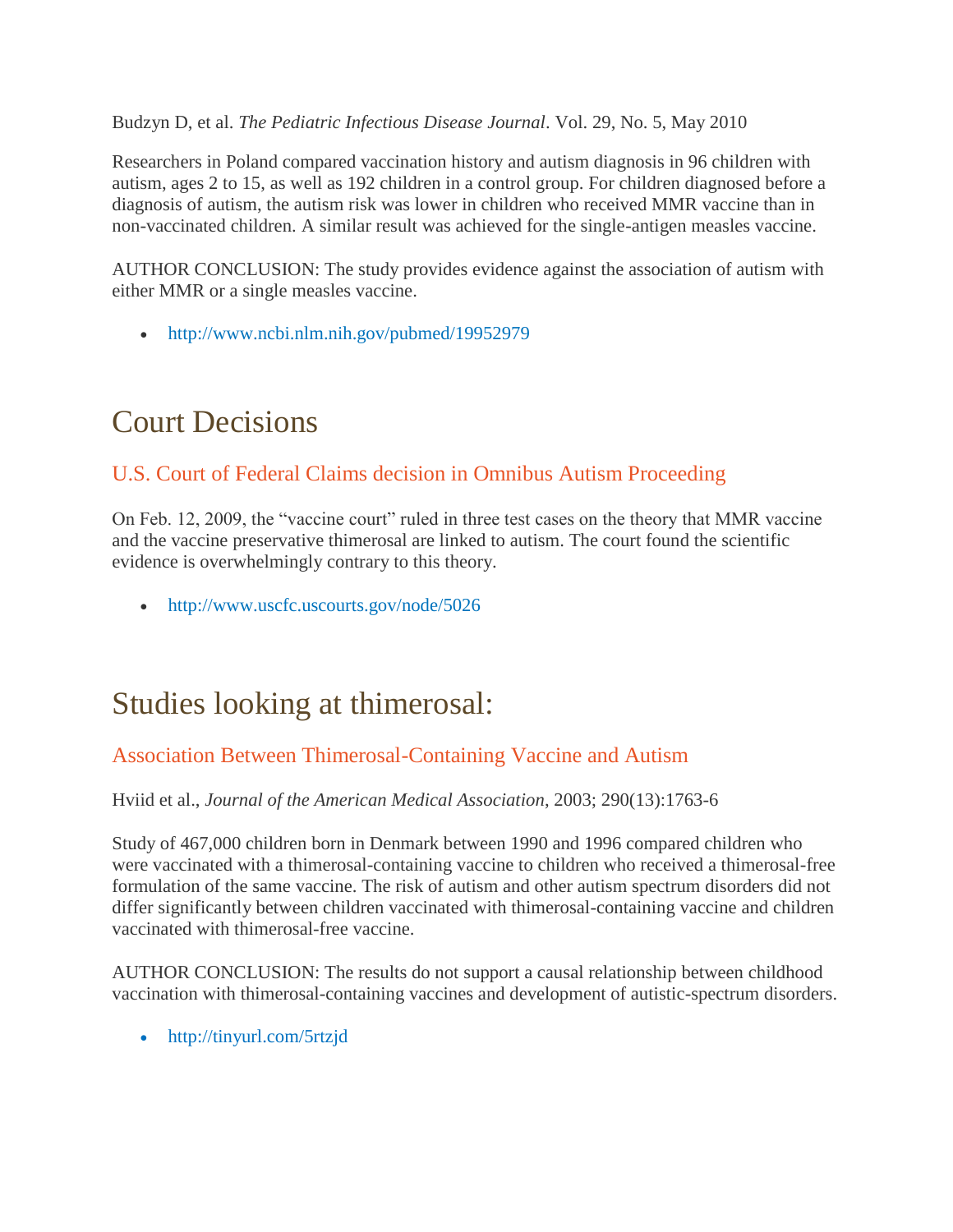#### Thimerosal Exposure in Infants and Developmental Disorders: A Prospective Cohort Study in the United Kingdom Does Not Support a Causal Association

Heron et al., *Pediatrics*. Vol. 114 No. 3, 2004, pp. 577-583

The researchers monitored the thimerosal exposure of more than 14,000 children born in the UK between 1991 and 1992. The age at which doses of thimerosal-containing vaccines were administered was recorded, and measures of mercury exposure by 3, 4 and 6 months of age were calculated and compared with measures of childhood cognitive and behavioral development covering from 6 to 91 months of age.

AUTHOR CONCLUSION: No convincing evidence was found that early exposure to thimerosal had any deleterious effect on neurologic or psychological outcome.

• <http://pediatrics.aappublications.org/cgi/content/abstract/114/3/577>

#### Thimerosal and the Occurrence of Autism: Negative Ecological Evidence From Danish Population-Based Data

Madsen et al., *Pediatrics*; Vol. 112 No. 3, 2003, pp. 604-606

Analyzed data from the Danish Psychiatric Central Research Register recording all psychiatric admissions since 1971, and all outpatient contacts in psychiatric departments in Denmark since 1995. There was no trend toward an increase in the incidence of autism during that period when thimerosal was used in Denmark, up through 1990. From 1991 until 2000 the incidence increased and continued to rise after the removal of thimerosal from vaccines, including increases among children born after the discontinuation of thimerosal.

AUTHOR CONCLUSION: The discontinuation of thimerosal-containing vaccines in Denmark in 1992 was followed by an increase in the incidence of autism. The data do not support a correlation between thimerosal-containing vaccines and the incidence of autism.

• <http://tinyurl.com/5omq4u>

#### Autism and thimerosal-containing vaccines: Lack of consistent evidence for an association

Stehr-Green P et al., *American Journal of Preventive Medicine*. 2003; 25(2):101-6

Study compared the prevalence/incidence of autism in California, Sweden and Denmark from the mid-80s to the late 90s with average exposures to thimerosal containing vaccines. In all three countries, the incidence and prevalence of Autism Spectrum Disorders began to rise in the 1985- 1989 period, and the rate of increase accelerated in the early 1990s.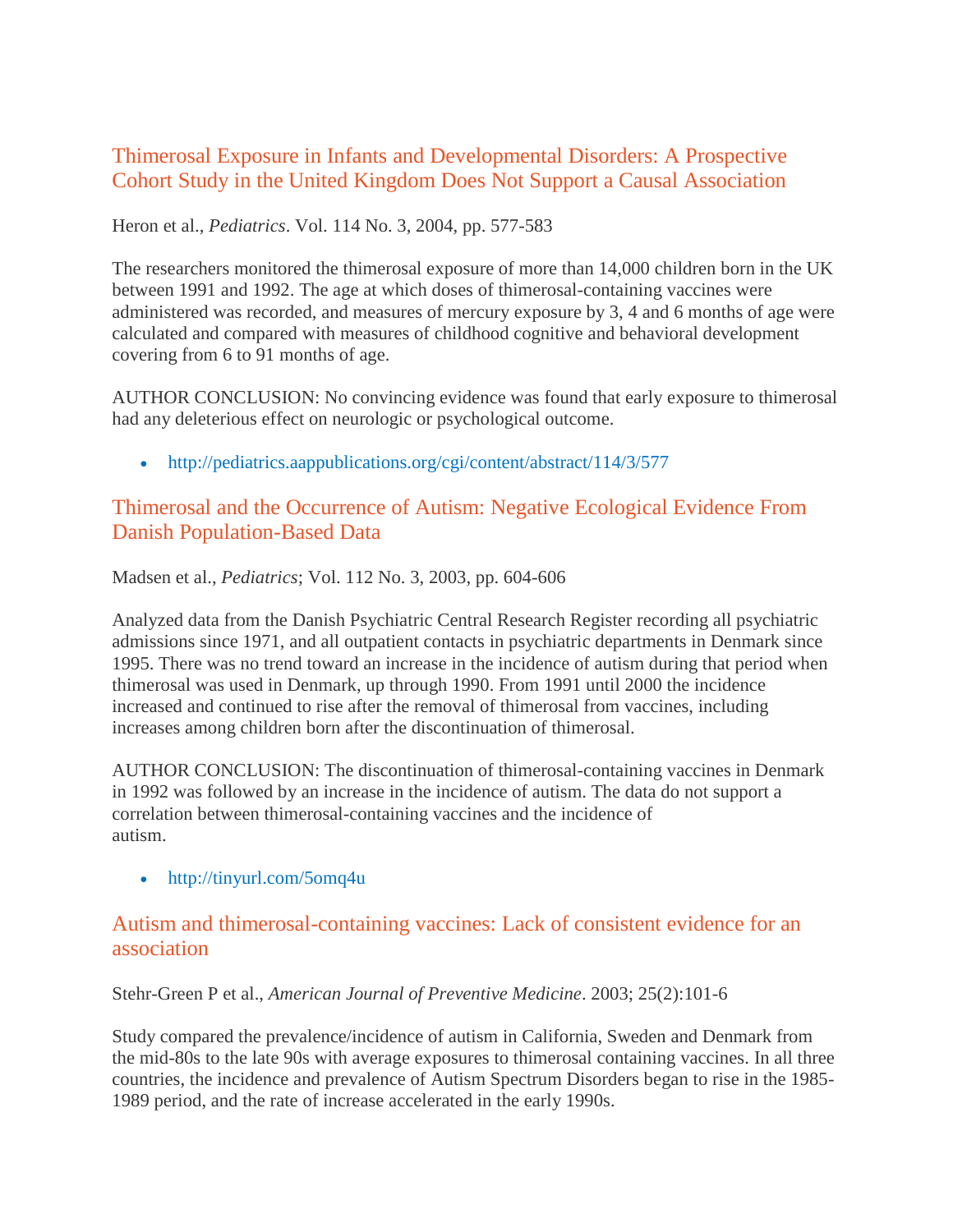AUTHOR CONCLUSION: The data is not consistent with the hypothesis that increased exposure to thimerosal-containing vaccines is responsible for the apparent increase in the rates of autism in young children being observed worldwide.

• <http://www.ncbi.nlm.nih.gov/pubmed/12880876>

#### Thimerosal Exposure in Infants and Developmental Disorders: A Retrospective Cohort Study in the United Kingdom Does Not Support a Causal Association

Andrews N et al., *Pediatrics*. Vol. 114 No. 3, 2004, pp. 584-591

Study analyzed thimerosal exposure and possible development delays in 109,863 children born in the United Kingdom from 1988-97. Exposure was defined according to the number of DTP/DT doses received by 3 and 4 months of age and also the cumulative age-specific DTP/DT exposure by 6 months.

AUTHOR CONCLUSION: With the possible exception of tics, there was no evidence that thimerosal exposure via DTP/DT vaccines causes neurodevelopmental disorders.

• <http://tinyurl.com/7rvj6m>

#### Immunization Safety Review: Vaccines and Autism

Institute of Medicine, The National Academies Press: 2004

The IOM's Committee on Immunization Safety Review was convened in the fall of 2000 to provide an independent review of increasingly prominent vaccine safety concerns. The 15 committee members with expertise in pediatrics, internal medicine, immunology, neurology, infectious diseases, epidemiology, biostatistics, public health, risk perception, decision analysis, nursing, genetics, ethics and health communications analyzed over 200 relevant studies.

AUTHOR CONCLUSION: The committee rejected a causal relationship between the MMR vaccine and autism as well as a causal relationship between thimerosal containing vaccines and autism.

[http://books.nap.edu/catalog.php?record\\_id=10997#description](http://books.nap.edu/catalog.php?record_id=10997#description)

#### Pervasive Developmental Disorders in Montreal, Quebec, Canada: Prevalence and Links With Immunizations

Fombonne, et al., *Pediatrics*. Vol. 118 No. 1, 2006, pp. e139-e150

Quantified thimerosal and measles, mumps rubella (MMR) vaccine uptake in 28,000 Canadian children born between 1987 and 1998, of whom180 were identified with a pervasive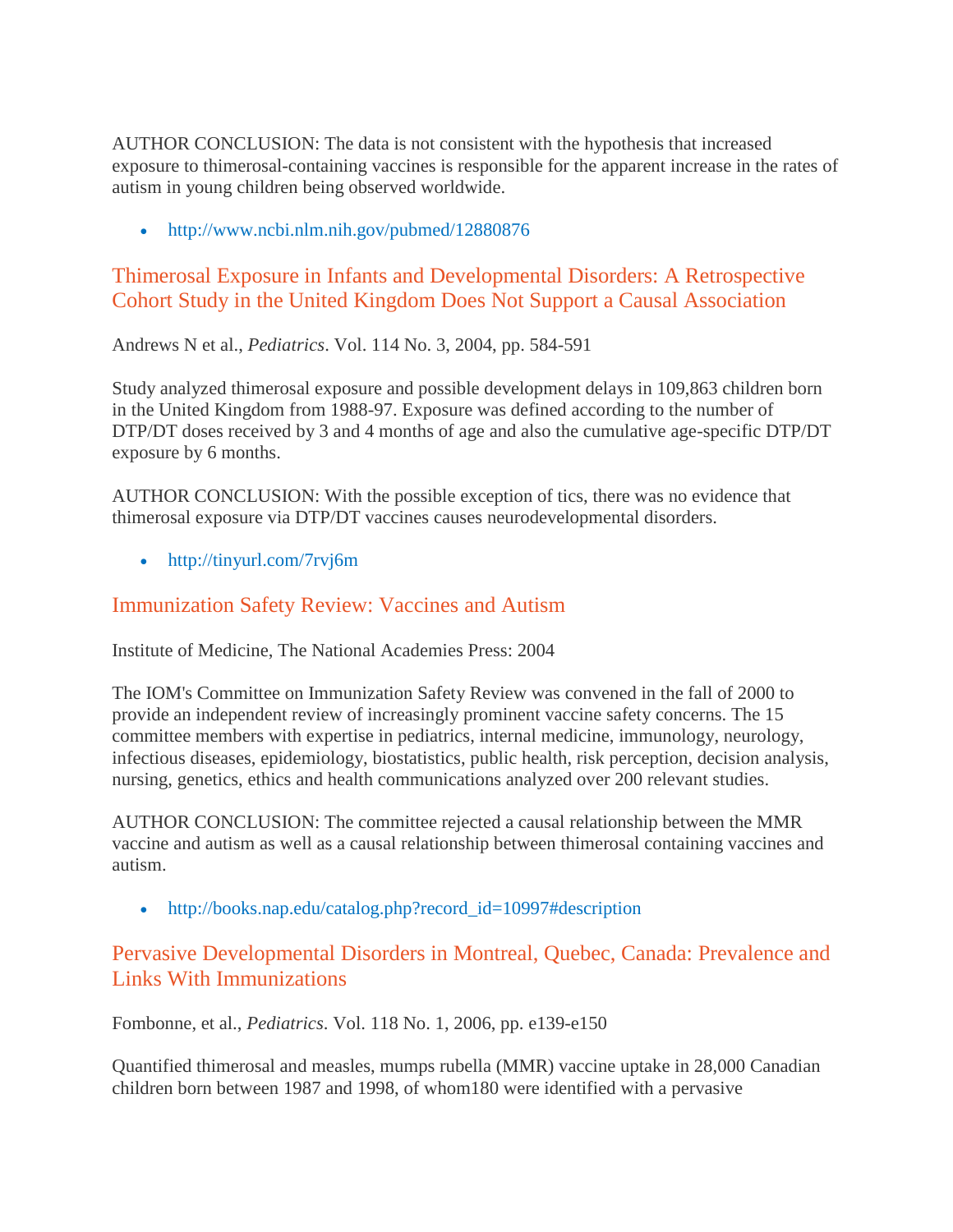developmental disorder.

AUTHOR CONCLUSION: The data rule out an association between pervasive developmental disorder and either high levels of ethyl mercury exposure comparable with those experienced in the United States in the 1990s or 1- or 2-dose measles-mumps-rubella vaccinations.

• <http://tinyurl.com/5c27nu>

## Early Thimerosal Exposure and Neuropsychological Outcomes at 7 to 10 Years

Thompson, et al. 2007, *New England Journal of Medicine*. 357:1281-1292

Study compared early exposure to thimerosal-containing vaccines to 42 neuropsychological outcomes in 1,047 children between the ages of 7 and 10 years. Exposure to mercury from thimerosal was determined from computerized immunization records, medical records, personal immunization records and parent interviews.

AUTHOR CONCLUSION: The study does not support a causal association between early exposure to mercury from thimerosal-containing vaccines and immune globulins and deficits in neuropsychological functioning at the age of 7 to 10 years.

• <http://tinyurl.com/5ndvpe>

#### Mercury Levels in Newborns and Infants After Receipt of Thimerosal-Containing Vaccines

Pichichero, et al., *Pediatrics*. Vol. 121 No. 2, 2008, pp. e208-e214

Study assessed blood mercury levels of 216 healthy children prior to immunization with thimerosal-containing vaccines, and 12 hours to 30 days after. The blood mercury half-life was calculated to be 3.7 days and returned to prevaccination levels by day 30.

AUTHOR CONCLUSION: The blood half-life of intramuscular ethyl mercury from thimerosal in vaccines in infants is substantially shorter than that of oral methyl mercury in adults. Increased mercury levels were detected in stools after vaccination, suggesting that the gastrointestinal tract is involved in ethyl mercury elimination. Because of the differing pharmacokinetics of ethyl and methyl mercury, exposure guidelines based on oral methyl mercury in adults may not be accurate for risk assessments in children who receive thimerosal-containing vaccines.

<http://pediatrics.aappublications.org/cgi/content/full/121/2/e208>

Continuing increases in autism reported to California's developmental services system: mercury in retrograde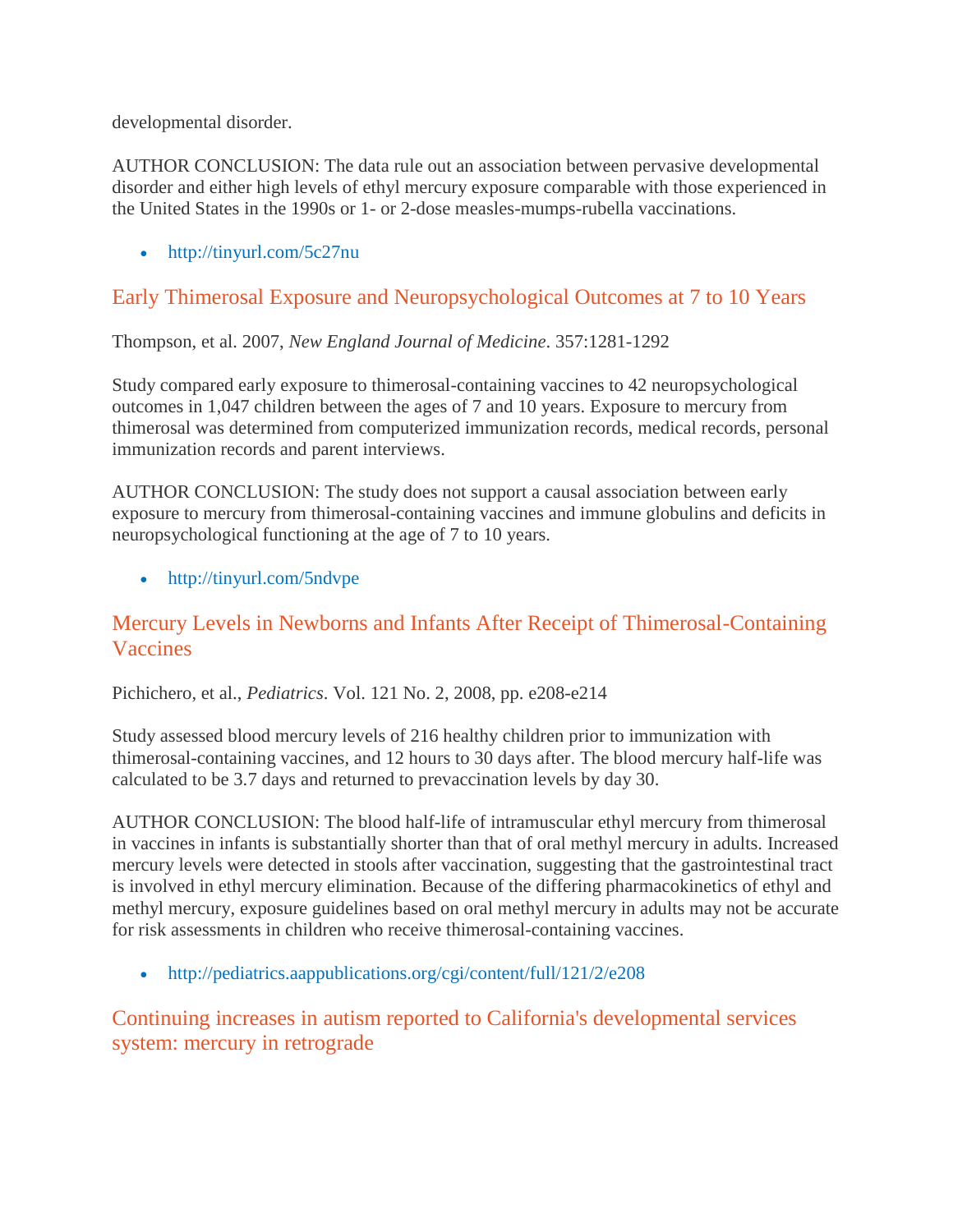Schechter and Grether, 2008, *Archives of General Psychiatry*. 65(1):19-24

Study analyzed autism client data from the California Department of Developmental Services between 1995 and 2007. Even though thimerosal was absent from scheduled childhood vaccines after 2002, cases of autism continued to climb quarter by quarter.

AUTHOR CONCLUSION: The California DDS data do not show any recent decrease in autism in California despite the exclusion of more than trace levels of thimerosal from nearly all childhood vaccines. The data do not support the hypothesis that exposure to thimerosal during childhood is a primary cause of autism.

• [http://www.ncbi.nlm.nih.gov/pubmed/18180424?ordinalpos=44&itool=EntrezSystem2.P](http://www.ncbi.nlm.nih.gov/pubmed/18180424?ordinalpos=44&itool=EntrezSystem2.PEntrez.Pubmed.Pubmed_ResultsPanel.Pubmed_DefaultReportPanel.Pubmed_RVDocSum) [Entrez.Pubmed.Pubmed\\_ResultsPanel.Pubmed\\_DefaultReportPanel.Pubmed\\_RVDocSu](http://www.ncbi.nlm.nih.gov/pubmed/18180424?ordinalpos=44&itool=EntrezSystem2.PEntrez.Pubmed.Pubmed_ResultsPanel.Pubmed_DefaultReportPanel.Pubmed_RVDocSum) [m](http://www.ncbi.nlm.nih.gov/pubmed/18180424?ordinalpos=44&itool=EntrezSystem2.PEntrez.Pubmed.Pubmed_ResultsPanel.Pubmed_DefaultReportPanel.Pubmed_RVDocSum)

#### Prenatal and Infant Exposure to Thimerosal From Vaccines and Immunoglobulins and Risk of Autism

Price C et al., *Pediatrics*. Vol. 126 No. 4 October 2010, pp. 656-664

Researchers reviewed managed care organization records and conducted interviews with the parents of 256 children who were verified to have ASD according to a standardized personal evaluation. Children with ASD were further categorized as having autistic disorder or ASD with regression. Another 752 children without autism, matched to the ASD children by birth year, gender and managed care organization, were also studied. For none of the autism outcomes was prenatal or early life receipt of thimerosal-containing vaccines and immunoglobulins significantly greater among children with ASD than among children without ASD.

AUTHOR CONCLUSION: These results add to the evidence that thimerosal containing vaccines do not increase the risk of autism.

<http://pediatrics.aappublications.org/cgi/content/full/126/4/656>

## Investigative Reporting:

#### How the case against the MMR vaccine was fixed

Deer B, British Medical Journal. 2011; 342: 77-84

British journalist Brian Deer investigates Dr. Andrew Wakefield (the man who initially claimed a link between autism and the MMR vaccine), his practices during the study that was published